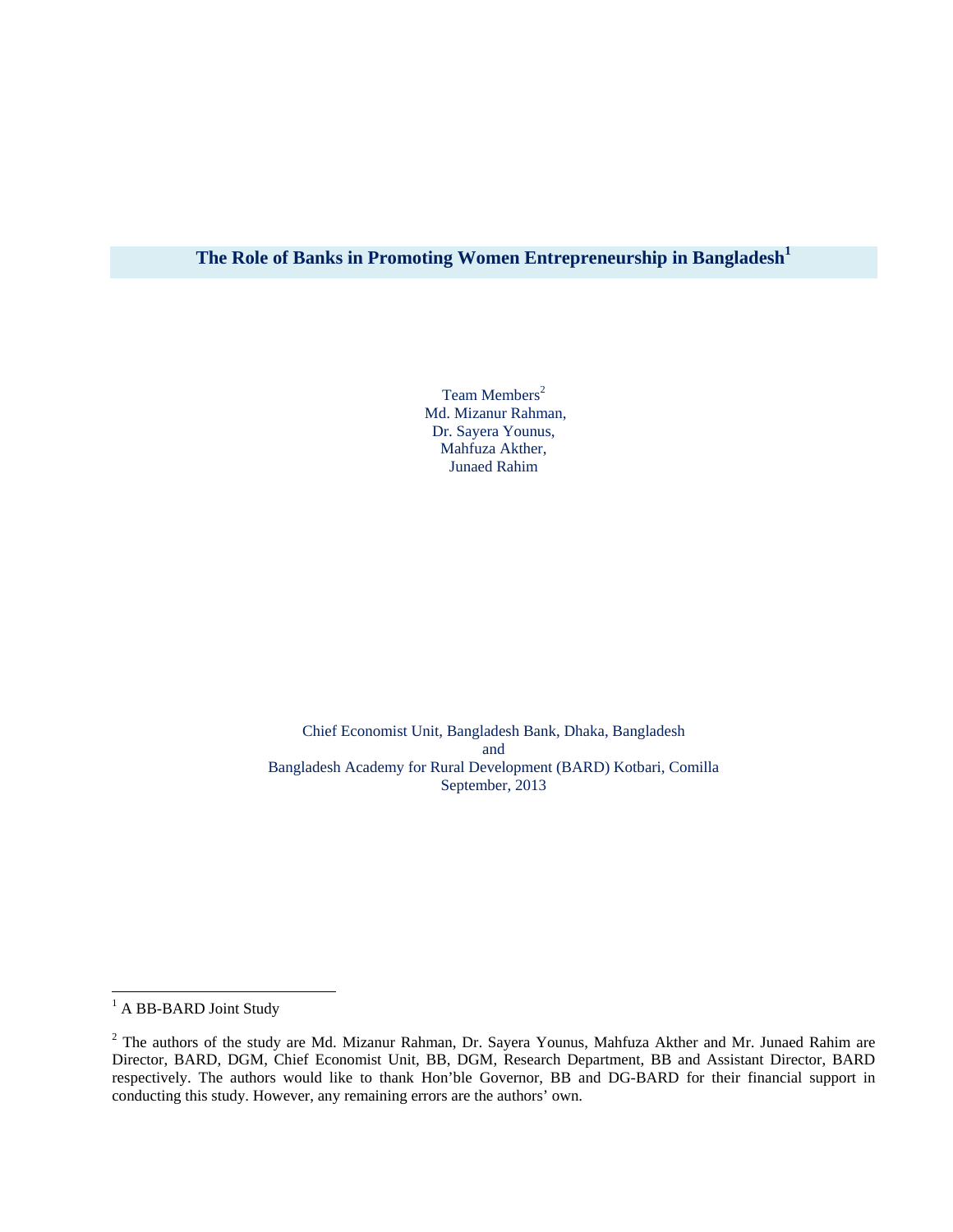#### **Preface**

Empowerment of women has now been taken as one of the significant tools for development. The half of the total population of our country is women. It has been observed that their empowerment accelerates the process of development of the country. The participation of women in various entrepreneurial activities has been emphasized from various corners and by different development practitioners. This study has been specially done to explore the role of banks in promoting women entrepreneurship in Bangladesh.

It revealed from the study that women could play a vital role in the socio-economic development of Bangladesh in general and particularly for them. The financial assistances provided by the banks have played an important role in promoting their involvement in the entrepreneurial activities. Banks provided SME loan to the women entrepreneurs to do business on butik, embroidery, parlour, poultry, hotel and restaurant, stores, dairy farm and agro-industry etc. The loans help them to earn income, extend their business. Similarly, income earn from business spend to meet current expenditure of the family, on children education and to repay the loan. It has been observed from the study that profit/income of all the entrepreneurs have increased after one year who received loans. In the survey, it is found that recovery of loan is very significant and loan diversion is also very small.

However, a number of problems have been identified in the study while operating businesses. For example, bank official find that lack of training, failure to timely communicate with banks; use of loan for other purposes; stopping business at any time; lack of experience of the entrepreneurs; lack of awareness and sometimes running the business with the help of others etc. are the main problems to select women entrepreneurs. On the other hand, the main obstacles of women entrepreneurs detected from the study are lack of training on entrepreneurial development, double digit interest rates, sometimes social, religious and family barriers such as sudden expenditure on health/treatments of the family members or her, loss in business, etc.

The study team has received assistance and supports from different sources and would like to convey their heartfelt thanks to everyone who have contributed towards preparation and completion of study successfully. First of all, the research investigators of BARD deserve thanks for their sincere efforts in collecting data and tabulation. Our special thanks to Research Division of BARD and Chief Economist Unit of Bangladesh Bank for overall supports and also for comments and suggestions on earlier several versions of this study. The authors would also like to thank Dr. Hassan Zaman, Chief Economist and Dr. Akhtaruzzaman, Economic Adviser, BB for their helpful comments and suggestions.

Finally, the researchers would like to express their sincere and immense gratitude to Dr. Atiur Rahman, Hon'ble Governor Bangladesh Bank for his support to conduct the study. Without his interest, this study would not have been possible. The researchers are also very grateful to Director General of BARD, Mr. Md. Mashiur Rahman for his cooperation in this regard. However, any remaining errors are the author's own. We hope the findings of this study would help the policy makers and academicians in formulation of policies on women entrepreneurs.

**The Research Team**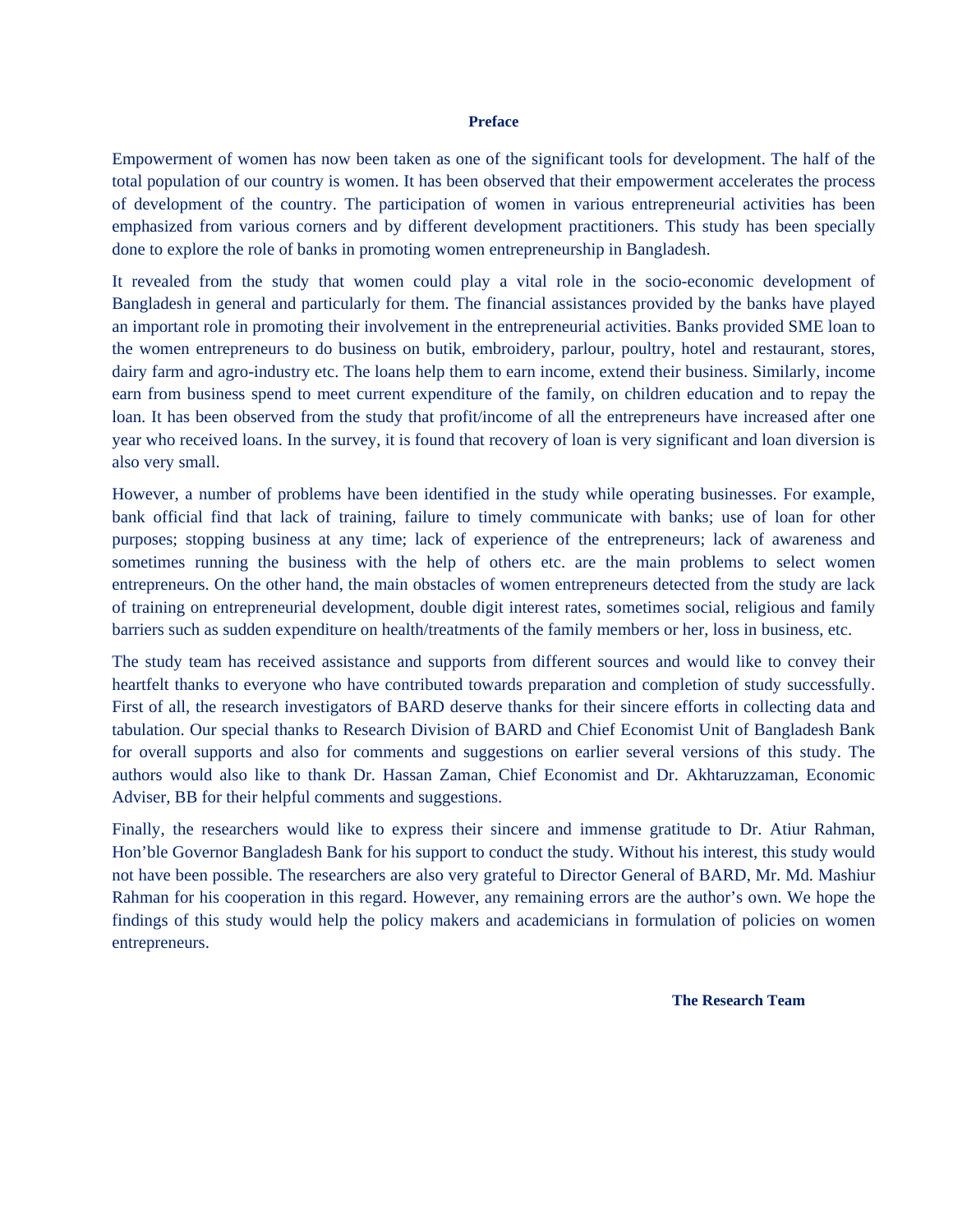## **Executive Summary**

1.1 The intention of this paper is to examine the role of banks particularly the state owned and specialized banks in promoting women entrepreneurship in Bangladesh. This study has been done on the basis of both primary and secondary data. The sample period was taken from 2009 to 2012 for the secondary data. The primary data has been collected from April-June, 2013.The respondents are selected randomly and interviewed through two different checklists (one for the beneficiaries and the other for the bank officials). The data are collected from six divisions of the country namely Dhaka, Rajshahi, Khulna, Barisal, Sylhet and Chittagong. Small and medium women entrepreneurs of both rural and urban areas are interviewed. Loan disbursement procedures of different banks are analyzed to examine the role of Banks in promoting women entrepreneurs in Bangladesh. Bank officials of different banks branches are interviewed to get a clear perception about the process of financial assistance for women entrepreneurship development. Among the 25 bank officials 19 respondents are available and among 200 women entrepreneurs 182 are interviewed. The major areas of loan assistance covered by these banks are mainly for beauty parlor, tailoring, butiks and embroidery, hotel and restaurant, stores, dairy farm and agro-industry etc. It has been found that 70% of the women enterprise is located in the urban areas while the rest is located in the rural areas. The size of the business is mostly small.

1.2 It has been observed that 54% of the entrepreneurs had annual return from investment ranged under Tk. 0.20 lac in 2009. However, this number of entrepreneurs decline to 46% and 28% respectively in 2010 and 2011 implying that some of them are included in the upper ranges implying that the bank loan helped the women entrepreneurs to change their economic status positively. Annual earnings from the business have been spent for different purposes. It has been observed that 21.6% of the entrepreneurs spent their earning for maintaining family expenditure followed by the education of the children and repayments of loan. In that sense the bank loans help them to increase their social status as well.

1.3 In the study it has been found that women entrepreneurs received loans from banks mostly by their own initiatives and also by availing local level facilities. It is found that one to six months' time is required for new applicants to get their loans and for existing borrowers it takes only 10 days. In the year 2011, 99.88% of the applicants received loans from different banks in the study area.

1.4 However, the loan disbursements to the women entrepreneurs hampered sometimes due to e.g., failure of loan repayments in time, lack of communication with banks, expectations of exemption from loan repayments due to government policy, uses of loan for other purposes, discontinuation of businesses, management problems, lack of experience, unwillingness to receive loans due to fear of debt and finally lack of training on the entrepreneurial activities etc.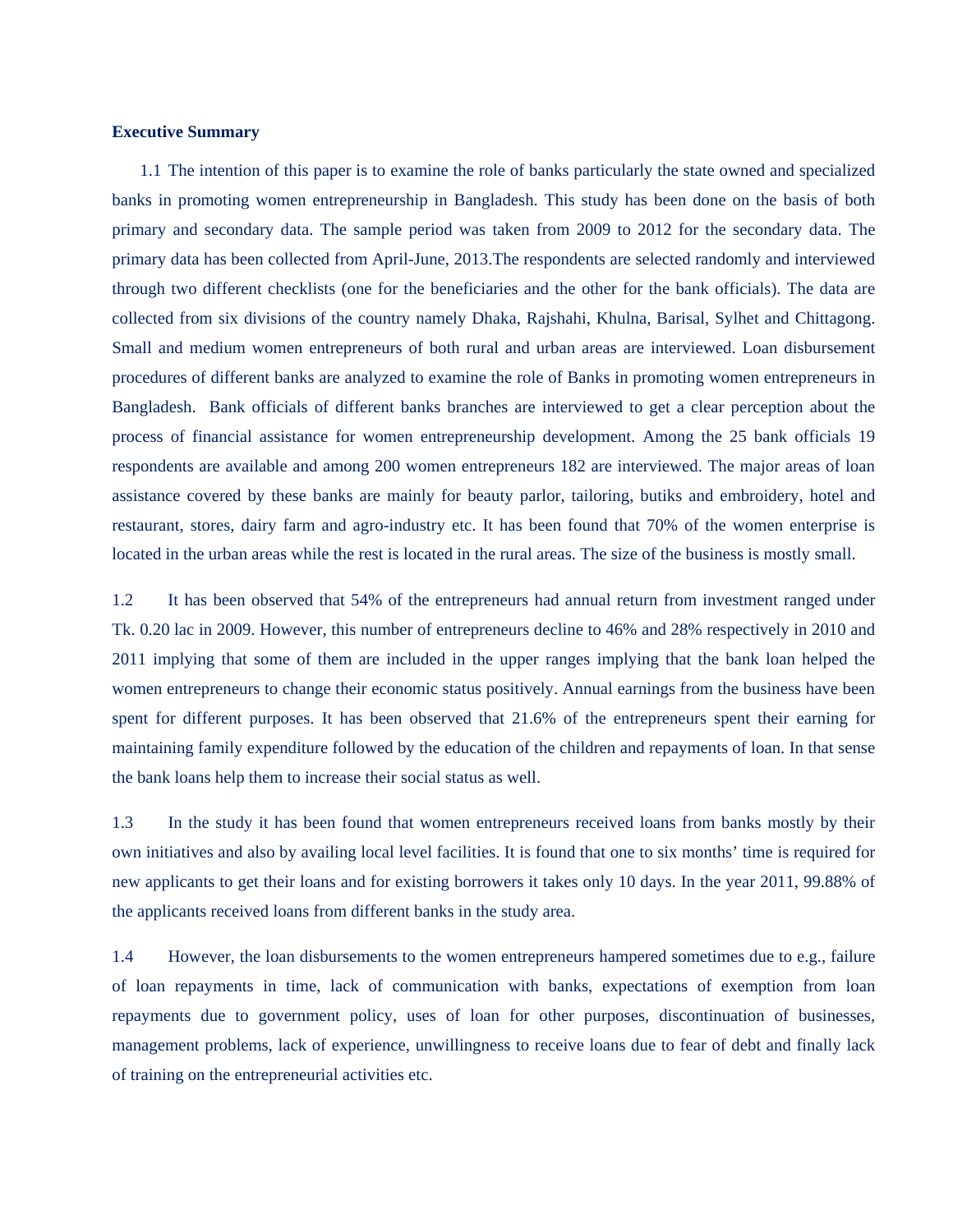1.5 As per Bangladesh Bank suggestion, there should be a separate desk for women entrepreneurs in every bank branch to facilitate women entrepreneurs and also to create a friendly atmosphere for them. However, it has been observed that some banks have failed to do this due mainly to an inadequate numbers of women entrepreneurs as claimed by the Bank official in the survey.

1.6 Monitoring plays a very important role in proper use and timely repayments of loan. In this regards, fourteen officials (out of 19) mentioned that they monitored loans at the local and divisional level regularly while twelve mentioned that they have surveillance teams for monitoring loan utilization and realization process.

1.7 Analyzing the socio-economic background of the entrepreneurs, it has been found that most of the entrepreneurs are middle-aged group. Majority (41.75%) of the entrepreneurs are between 25 to 35 years of age group. The highest numbers (87) of the entrepreneurs have their education level from class VI to SSC and 33% have education level from HSC to graduation.

1.8 Majority of the entrepreneurs (54%) had initial capital for business up to Tk. 0.50 lac which is managed from their own family and/or her own income. On the other hand, 41%-60% of the working capital is managed from both the own sources and also from the bank loans.

1.9 Banks provided Cash Credit (CC) mainly for large business and Small & Medium Enterprise (SME) loans, but the highest amount is provided for SME found in the survey. The lowest duration of loan is one year when highest is 5 years. The lowest number of installment is one and highest number is twelve. The size of yearly installment is also varies. In 2012, the sizes of the lowest and highest installments are Tk. 0.03 Lac (Janata Bank) and Tk. 30.00 lac also from Janata Bank.

1.10 The rate of interest is also different from bank to bank where the lowest rate was 10% in 2012 (charged by Agrani, BDBL and Basic bank Ltd.) and highest was 16% (charged by Sonali, Rupali and Agrani Bank Ltd.).

1.11 In the survey, borrowers have been found very punctual in repayment of loan. It has been observed that 95% of the borrowers repaid their loans timely and others delayed to repayment due mainly to increasing family expenditure and also getting poor price of milk cows. Bank officials help women entrepreneurs in various ways. Some of them assisted the new applicants to fill-up the loan form and provide other related information. All the borrowers mentioned that they did not face any obstacles in getting loans from banks.

1.12 It has been found that entrepreneurs started their business with their family labour and hire labours after that. The total number of labors varies from 2 to 14 and most of them are skilled. Considering the fixed assets, 73% of the entrepreneurs had established enterprise on their own land.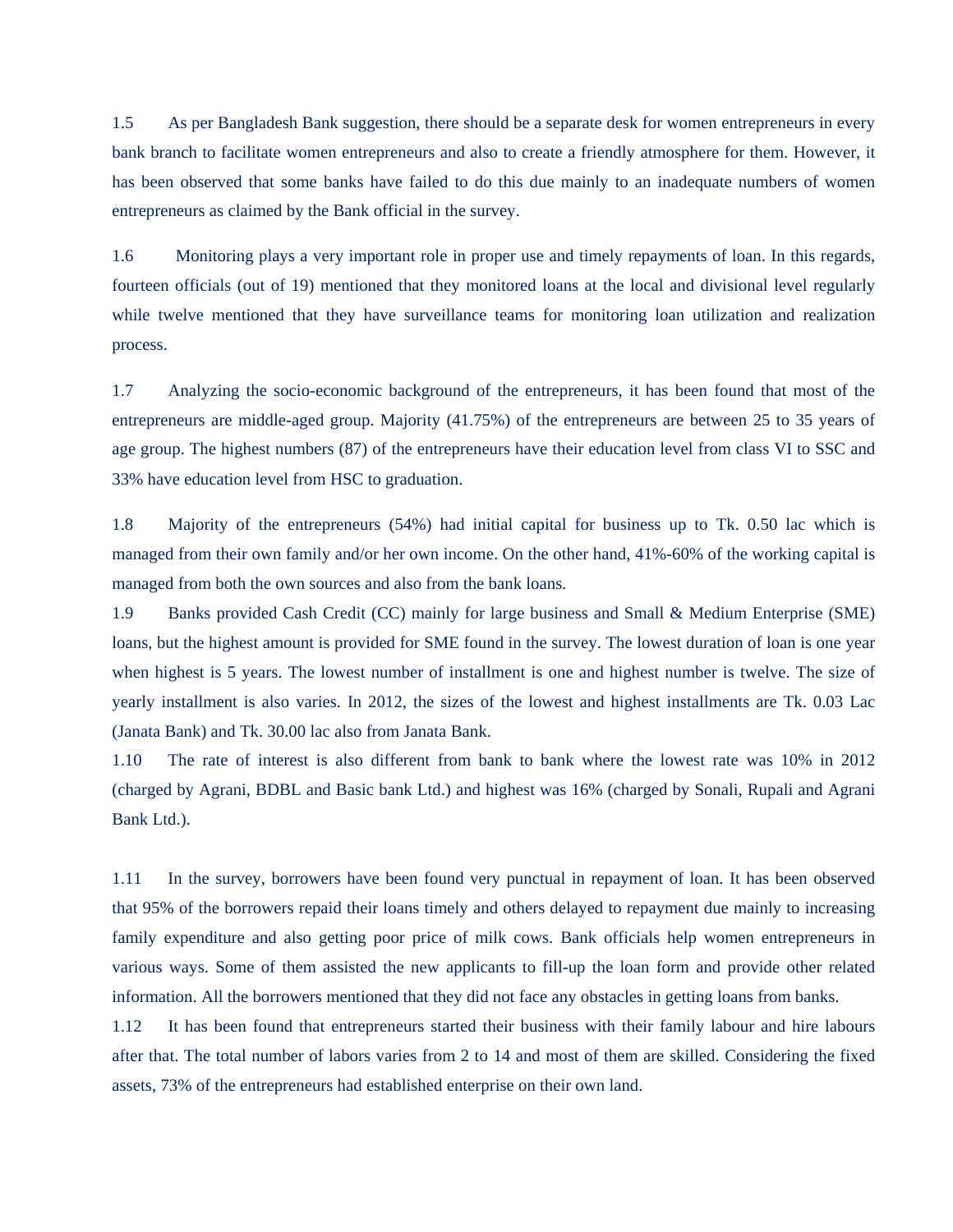1.13 It has been found that the 45% entrepreneurs use capital intensive technology while 35% of the entrepreneurs used only labours for their production. In this survey, it has been found that 96% women entrepreneurs do not use information technologies like, internet, email, computer etc. in their farm due mainly to minimize cost, small volume of production, and lower capacity.

1.14 The 62% women entrepreneurs sell their products directly to the market and 38% sell to the company or agents. In this survey it has been found that 96% of the entrepreneurs did not face any problem in marketing their products or collecting raw materials/goods. However, sometimes they earned lower profit due to excess supply of goods in the market.

1.15 Regarding the women entrepreneurship development, it has been found that 68% of the entrepreneurs did not receive any training while others received training on cattle fattening/rearing, sewing/tailoring, beauty parlour, block/butick and fish culture.

1.16 Finally, it is found from the study that due to providing loan and other facilities to SME women entrepreneurs' by banks, the social status of women in the family and in the society has increased significantly. In the decision making process now they can contribute more than that of previous time. They can also create employment opportunity to others and thereby increase standard of living of their family and as well as economic and social empowerment of other families which in turn would increase output and income of the country.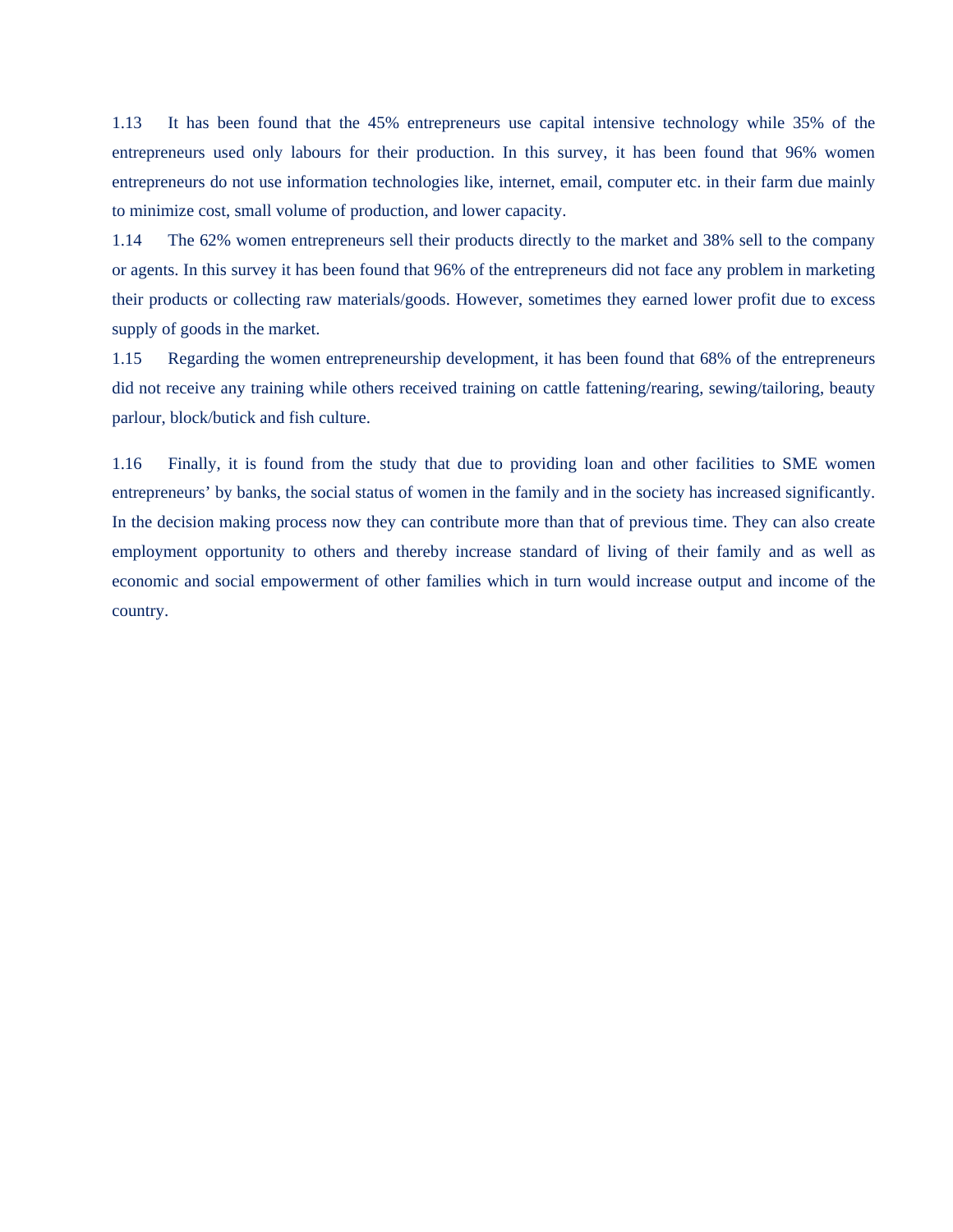#### **Contents**

Foreword Preface Executive Summary

## **CHAPTER – 1**

## **WOMEN ENTREPRENEURSHIP DEVELOPMENT: AN OVER VIEW**

- 1.1 Background of the Study
- 1.1.1 Objective of the Study
- 1.1.2 Scope of the Study
- 1.2 Methodology of the Study
- 1.3 Literature Review

## **CHAPTER – II**

### **A. RESULTS AND DISCUSSION: FINANCIAL SERVICES PROVIDED BY THE BANKS**

- 2.1 Problems of Loan Disbursement<br>2.2 Realization (Recovery) of Loans
- Realization (Recovery) of Loans
- 2.3 Problems behind recovery of loan in Time
- 2.4 Separate Desk for Women Entrepreneurs
- 2.5 Surveillance Team for Monitoring Loans
- 2.6 Measures for Monitoring Loans
- 2.7 Benefit Received from Refinance Facility of Bangladesh Bank
- 2.8 Banks' Role for Promoting Women Entrepreneurship

## **CHAPTER-III:**

#### **B . SOCIO ECONOMIC ANALYSIS OF WOMEN ENTREPRENEURS**

- 3.1 Age Group and Level of Education of the Respondents
- 3.2 Occupational Status of the Entrepreneurs
	- a. Major Occupational Status of the Respondents
- b. Non-Major Occupational Status of the Respondents
- 3.3 Nature of Business
- 3.4 Status of Initial Capital of the Respondents
- 3.5 Investment Status of the Respondents
	- a. Investment from their own source
		- b. Investment Bank Loans
- 3.6 Status of Ownership of Business
- 3.7 Categories of Business Enterprise
- 3.8 Size of the Business Enterprise
- 3.9 Location of the Enterprise
- 3.10 Status of Registration of the Business Enterprises
- 3.11 Reasons for becoming a women entrepreneurs
- 3.12 Duration of the Enterprise
- 3.13The Present Value of the Enterprise
- 3.14Main Source of Income of the entrepreneurs
- 3.15Income before and after Entrepreneurship
- 3.16Year-wise Income from Investment
- 3.17Areas of Expenditure in 2011
- 3.18Interest Rate of Loan
- 3.19Demand for Loan in 2012
- 3.20Ways of Fulfilling the Demand for Loan
- 3.21Loan Repayments
- 3.22Reasons for delay in repayment loans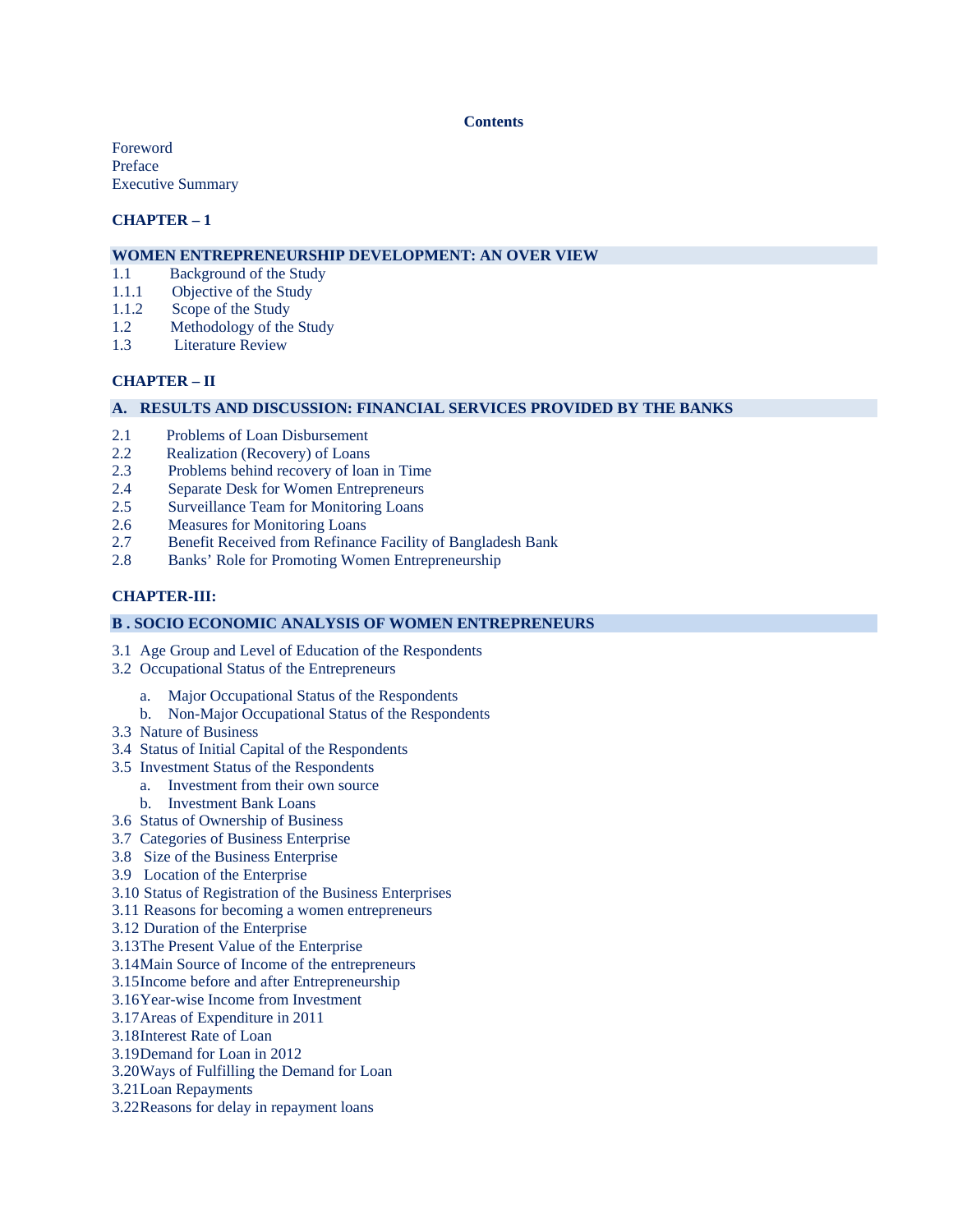- 3.23Different sectors of Investment in 2011
- 3.24Economic Value of the Enterprises
- 3.25Nature of Equipment Used for Production
- 3.26Technologies used by the Enterprise
- 3.27Supply of Product to the Market by the Entrepreneurs
- 3.28Problems of Selling Products
- 3.29Government Assistance for Export of the Product
- 3.30Problems of Collecting Raw Materials
- 3.31The Nature of Problems of Collecting Raw Material
- 3.32Training Related to Entrepreneurship Development
- 3.33Training Received by the Entrepreneurs on Business Activities
- 3.34Difference between Rural and Urban Entrepreneurs

## **List of Tables Pages**

- 1. Number of Applications and Approved Loans in the year 2011
- 2. Source of Initial Capital
- 3. Repayment of Loan

## **List of Boxes**

Box-1: Bangladesh Bank policies for Promoting Women Entrepreneurs Box-II: Major Findings of the Socio Economic Condition of the Entrepreneurs

## **List of Charts Pages**

- 1. Problems of Loan Disbursements
- 2. Problems behind recovery of loans
- 3. Measures for Monitoring Loans
- 4. Number of Banks Received Refinance facilities from Bangladesh Bank
- 5. Age Group of Respondents
- 6. Educational Qualification of the Respondents
- 7. Major Occupation of the respondents
- 8. Non-Major Occupation of the Respondents
- 9. Nature of Business
- 10. Investment from own Sources
- 11. Investment from bank Loans
- 12. Status of Ownership of Business
- 13. Categories of Business Enterprise
- 14. Size of Enterprise
- 15. Location of the Business Enterprise
- 16. Reasons for become a women entrepreneurs
- 17. Duration of the Entrepreneurs
- 18. Present Value of the Business Enterprise
- 19. Main Source of Income of the Respondents
- 20. Annual Income of Respondents before and after Entrepreneurship
- 21. Year-wise Income of the Respondents from Investment
- 22. Areas of Expenditure of Respondents from their Annual Earnings in 2011
- 23. Yearly Interest Rates of Loan
- 24. Highest and Lowest Amount of Demand for Loan in 2012
- 25. Highest and Lowest Amount of Loan Received in 2012
- 26. Number of Respondents (applicants) for Loan in 2012
- 27. Ways of Fulfilling the Demand for Loan
- 28. Reasons for the delay in repayments of Loans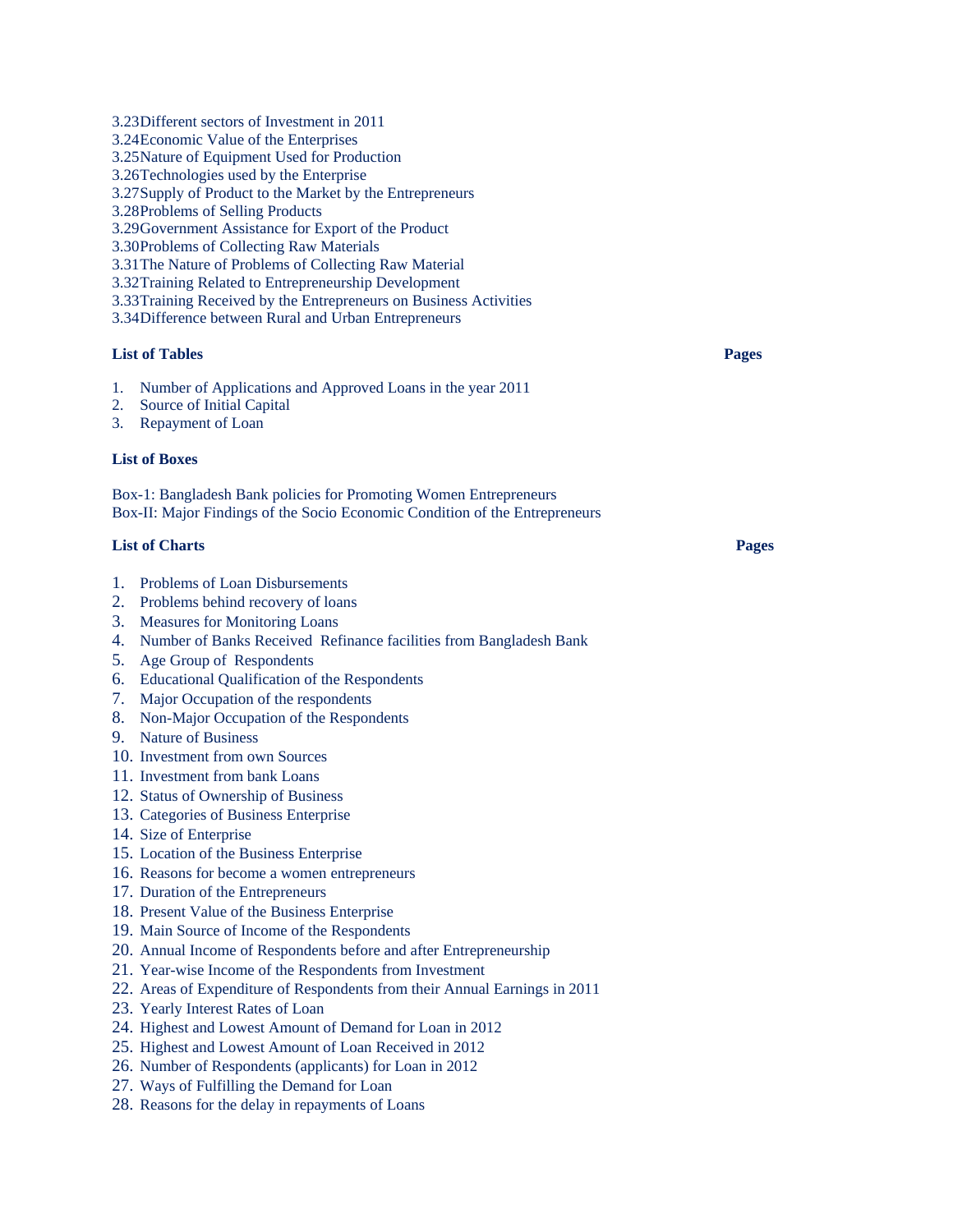- 29. Areas of Investment of Loans in 2011
- 30. Nature of equipment's used for production
- 31. Technologies used by the Entrepreneurs
- 32. Supply of Products by the Entrepreneurs
- 33. Products exported by the Entrepreneurs
- 34. Nature of Problems in Collecting Raw materials
- 35. Training Received by the Entrepreneurs for Development of Entrepreneurship
- 36. Training Received in Business activities
- 37. Difference between Rural and Urbana Entrepreneurs Mentioned by the Respondents

## **CONCLUSION**

#### **RECOMMENDATIONS**

## **Annexure:**

Appendix-1: Respondents on the Basis of Location Appendix–2: Types of Financial Assistance Provided to Different Projects/Business by Different Banks Appendix-3 Respondents on the Basis of Area/Divisions Appendix-4 Problems Related to Disbursement of Loans Apendix-5 Division-wise Distribution of Respondents Apendix-6 Bank-wise distribution of Respondents Apendix-7 Total Loan Received in 2012 Appendix-8 Status of Registration Apendix-9: Place of Registration Apendix-10: Demand for loan and Amounts of Loan Received Apendix-11: Work under the Surveillance Team of Banks Apendix-12: Definition of Cottage, Micro, Small and Medium Industry/Enterprises Apendix-13: Bank Category wise SME loan and its Share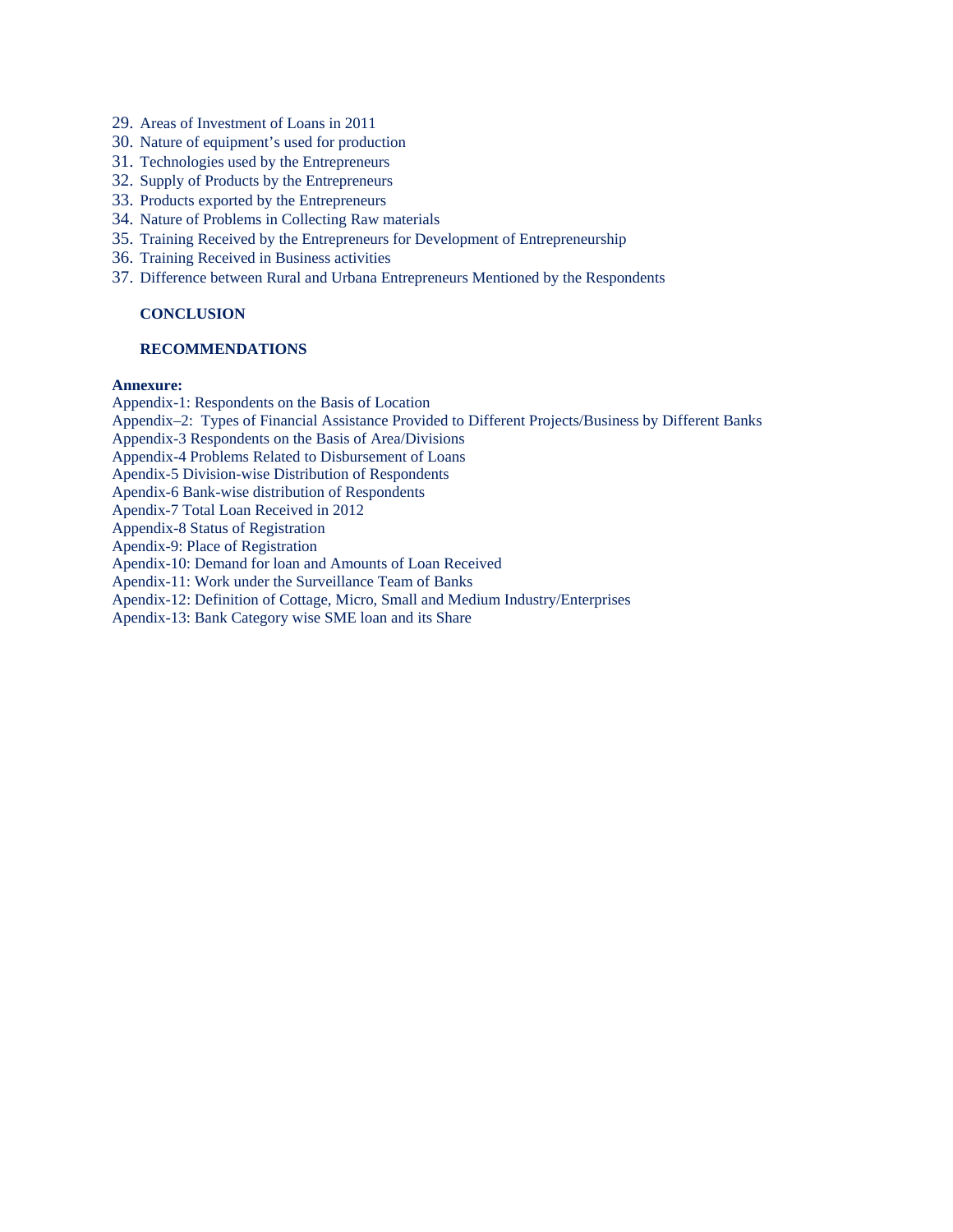# HAPTER-1

#### **WOMEN ENTREPRENEURSHIP DEVELOPMENT: AN OVERVIEW**

## **1.1 Background of the Study**

The intention of this paper is to examine the role of banks particularly the state owned and specialized banks in promoting women entrepreneurship in Bangladesh. Women constitute almost half of the total population in Bangladesh. Majority of them are either confined within the family activities or shaped by increasing poverty that forces them to remain detached from the income generating activities. Without the participation of women in the development process viable socio-economic changes cannot be perceived as sustainable. Therefore, bringing women in the mainstream of economic development has now become a major concern for the policy makers in both developed and developing countries.

Like many developed and developing countries the economic empowerment of women is believed to work as a catalyst for economic growth and development in Bangladesh. In the early eighties development of the women entrepreneurship is initiated in the country. A number of studies are done to measure the potentiality of women entrepreneurship in Bangladesh. These studies mainly focused on the participation of women in income generating activities, their economic empowerment and leadership quality and to the extent these entrepreneurial activities (micro, small and medium) helped to alleviate poverty within the household and also in national level.

In Bangladesh, banks are playing a very important role in providing capital to start up and also expand the existing business of SME women entrepreneurship in the country. There are few studies that analyzed the role of banks in promoting women entrepreneurship in Bangladesh. During the period from 2010 to 2013 the disbursement of SME loan to women entrepreneurs increased to Tk. 6670 crore disbursed to 57,000 women entrepreneurs under the directives and guidance of Bangladesh Bank. Bangladesh Bank refinanced banks against disbursement of 8600 women entrepreneurs. However, unfortunately, share of women in total SME loan disbursement by banks is less than 4 percent compared to 96 percent male entrepreneurs. Therefore, it would be worthwhile to examine the role of banks in promoting women entrepreneurship in Bangladesh and identify the obstacles and suggest policies.

In early 1980s, women entrepreneurship development program is initiated by Bangladesh Small and Cottage Industries Corporation (BSCIC). Bangladesh government has set distinct strategies in its National Action Plan (NAP) for the development of women entrepreneurship that includes tax policy, tax holiday, gift tax, etc. The *Beijing Declaration Platform for Action* includes the right of women for credit as a basic precondition for the development of women entrepreneurship. Bangladesh Bank, NGOs, ADB, BWCCI and UNDP have taken initiatives for promoting women entrepreneurship in Bangladesh. The study has focused only on the role of banks in promoting women entrepreneurship in Bangladesh.

The Chapter of the study has been planned as follows: In Chapter-I background, objectives, scope of the study and related literature on women entrepreneurs and methodology are discussed. In Chapter-II survey results from banks are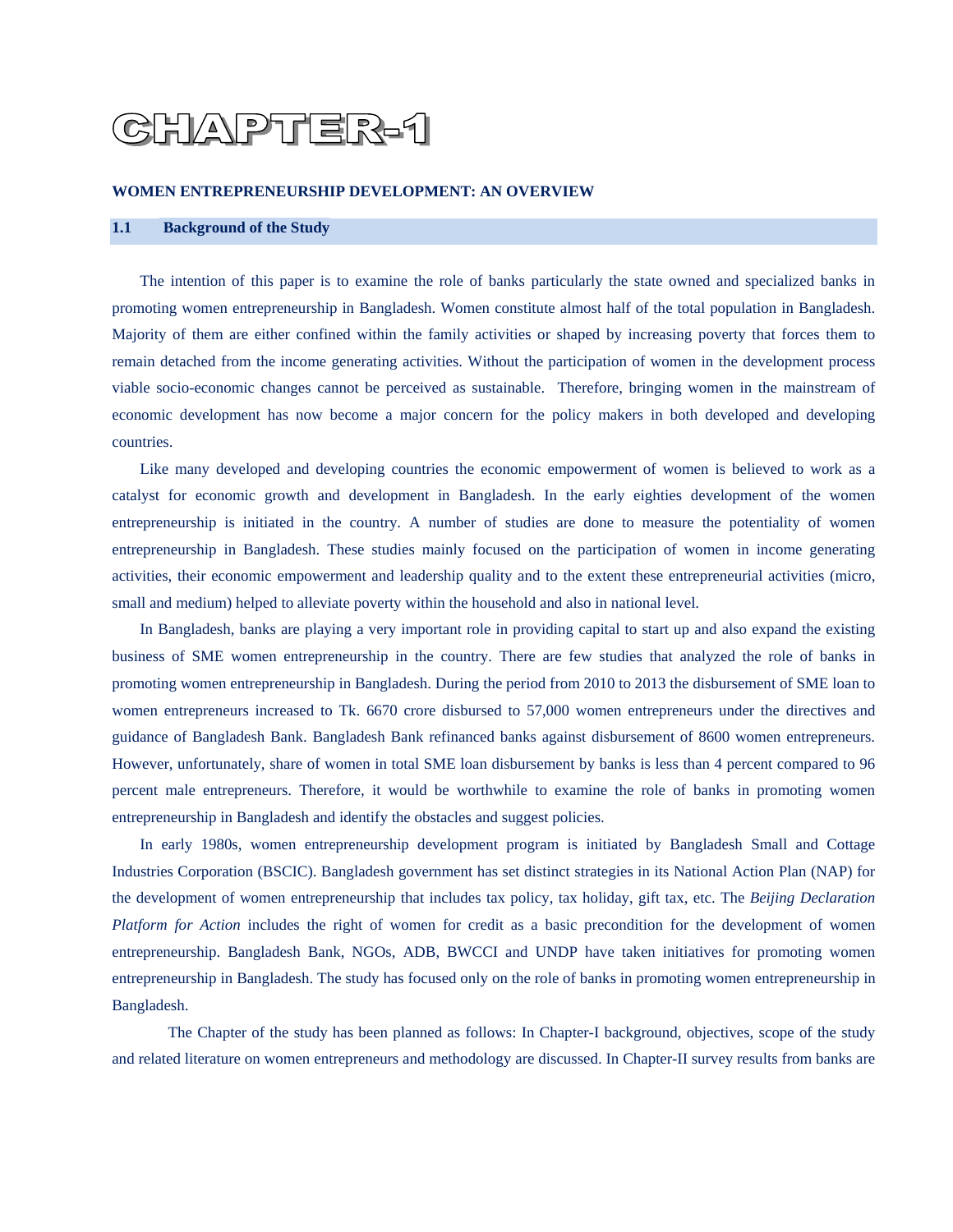analyzed. In Chapter-III, survey results from women entrepreneurs are analyzed followed by the conclusion and recommendations in Section-IV**.** 

#### **1.1.1 Objective of the Study**

The general objective of the study is to address the role of government banks in promoting women entrepreneurship in rural and urban areas of Bangladesh. The specific objectives of the study are to:

- a) analyze the nature of the beneficiaries and utilization process of the financial services provided by different banks;
- b) find out the gap of access of rural and urban women to the credit disbursement in terms of procedures followed by different banks and their affixation of credit application;
- c) identify the problems relating to the utilization of credit provided by banks and
- d) Make recommendations on the basis of the findings of the study.

#### **1.1.2 Scope of the Study**

| <b>Study Objectives</b>     | <b>Indicators</b>                    | <b>Measurement Technique</b>   | <b>Important Variables</b>          |  |  |
|-----------------------------|--------------------------------------|--------------------------------|-------------------------------------|--|--|
| a) Analyze the nature of    | i) examine the nature of loans       | The documents of government    | Types of loan, amount               |  |  |
| beneficiaries<br>the<br>and | provided by different banks          | banks are examined. The        | of<br>loan,<br>age<br><sub>of</sub> |  |  |
| utilization process of the  | ii) Nature of respondents (age, sex, | categories of respondents are  | respondent,<br>marital              |  |  |
| financial<br>services       | marital status, household size,      | selected based on the services | status,<br>occupation,              |  |  |
| different<br>provided<br>by | occupation, educational status etc.) | received by the beneficiaries. | education,<br>training,             |  |  |
| banks.                      | iii) categories of banks and their   | The areas of loan utilization  | skill, types of banks,              |  |  |
|                             | schemes                              | are considered and the returns | of<br>projects,<br>types            |  |  |
|                             | iv) utilization pattern of credit    | from their investment are      | investment pattern.                 |  |  |
|                             | Categories of entrepreneurial<br>V)  | examined through checking      |                                     |  |  |
|                             | status of the respondents.           | several documents.             |                                     |  |  |
| b) Find out the gap of      | i) barriers in getting and utilizing | The opinions of the rural and  | Terms of loan, duration             |  |  |
| easy access of rural and    | the loan provided by banks           | urban<br>entrepreneurs<br>are  | of loan, cost of loan,              |  |  |
| urban women to financial    | ii) communication gap between the    | documented through checklist.  | operation<br>loan                   |  |  |
| facilities provided<br>by   | market and entrepreneurs             |                                | procedures                          |  |  |
| different banks.            | iii) access to get raw materials     |                                |                                     |  |  |
| c) Identify the problems    | i) Sufficiency of amount of capital  | opinion<br>of<br>The<br>both   | i) types of demand                  |  |  |
| relating to the utilization | ii) Terms and conditions of loans    | officials<br>government<br>and | ii) types of supply                 |  |  |
| of credit provided by       | provided by banks.                   | entrepreneurs<br>also<br>are   | $\overline{iii}$ )<br>management    |  |  |
| different banks of the      |                                      | documented.                    | problem                             |  |  |
| country.                    |                                      |                                | iv) utilization problem             |  |  |

#### **Methodology**

This study has been done on the basis of both primary and secondary data. The sample period was taken from 2009 to 2012 for the secondary data and primary data has been collected from April to June, 2013.The respondents are selected randomly and interviewed through two different checklists (one for the beneficiaries and the other for the bank officials). Data are collected from six divisions of the country namely Dhaka, Rajshahi, Khulna, Barisal, Sylhet and Chittagong. Small and medium women entrepreneurs of both rural and urban areas are interviewed. Loan disbursement procedures of different banks are analyzed to see the process. Moreover, officials of different banks are interviewed to get a clear perception about the process of financial assistance for women entrepreneurship development. Among the 25 bank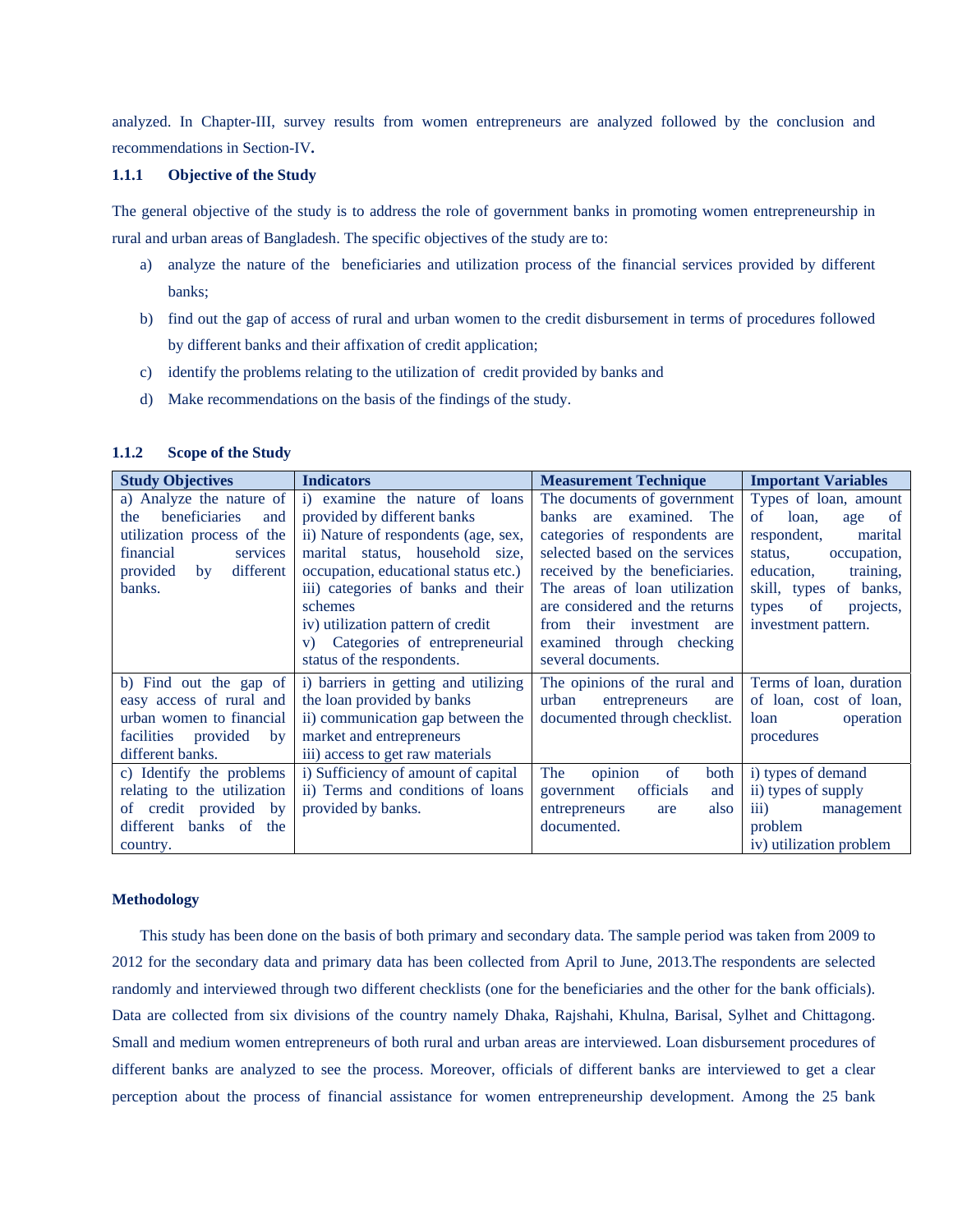officials 19 respondents are available and among 200 women entrepreneurs 182 are interviewed. The research investigators under the guidance of the researchers collected data at the field level. The data are tabulated and analyzed by the researchers afterwards.

## **Box-1: Bangladesh Bank policies for promoting women entrepreneurs**

Considering the role of participation of women entrepreneurs in SME sector Bangladesh Bank has formulated a guideline named "**Small and Medium Enterprise (SME) Credit Policies & Programmes**" and has been taken the following steps for the banks & financial institutions to ensure more institutional financial facilities for women entrepreneurs in SME sector.

**a.** With a view to organizing and making uniform industrial development and to ensure institutional credit facilities, at least 15% of total BB refinance fund for SME sector has been allocated to women entrepreneurs.

**b.** Interest rate for women entrepreneurs will be Bank rate (which is at present 5%) plus maximum 5%; i.e. not more than 10% per annum.

**c.** For more participation of women entrepreneurs in industrial development of the country and for conducting business activities by women entrepreneurs in large number, banks/financial institutions shall put highest priority in receiving loan application from small and medium women entrepreneurs and settle the loan disbursement process within a very reasonable time from the date of acceptance of the application.

**d.** Banks and financial institutions shall take initiative to advertise all the facilities for women entrepreneurs in both electronic & print media.

**e.** Banks and Financial Institutions may provide a maximum loan facility of Tk.25, 00,000/- against personal guarantee if borrower is woman or majority of the owners of the enterprise are women. In that case, group security/social security may be considered.

**f.** Each bank and financial institution shall establish a separate 'Women Entrepreneurs' Dedicated Desk' with necessary and suitable manpower, provides them training on SME financing and suitably appoint a lady officer as chief of dedicated desk. Branch wise list of 'Women Entrepreneurs' Dedicated Desk 'should be sent to SME and Special Programmes Department (SMESPD) of Bangladesh Bank within two months from the date of declaration of this policy and programme.

**g.** Banks/Financial Institutions shall establish special advice and service center for women entrepreneurs in selected branches and ensure service friendly approach towards women entrepreneurs.

**h.** To identify the real women entrepreneurs, assistance can be sought from Bangladesh Small and Cottage Industries Corporation(BSCIC), SME Foundation & professional organizations, such as, Handloom/Handicrafts Association, Mahila Samity, different Women Entrepreneurs' Association, such as, Bangladesh Women Chamber of Commerce & Industries (BWCCI), Women Entrepreneurs Association of Bangladesh (WEAB), Bangladesh Homeworkers' Women Association (BHWA), National Association of Small & Cottage Industries of Bangladesh ( NASCIB) etc.

**i.** To make credit easier for women entrepreneurs Group-wise SME loan disbursement arrangement has been introduced where lower limit of loan for a single woman entrepreneur has been set at Tk. 50,000. However, has been introduced for women entrepreneurs requiring loan less than Tk. 50,000 in such a way that they can apply for SME loan by forming a group for equivalent amount of Tk. 50,000 or more.

## 1.3 **Literature Review**

A number of studies (e.g., Faraha, 2009, Lovely, et.al 2012; ADB 2012; MIDAS 2009) have shown that involvement of women in entrepreneurial activities can improve their social status and contribute to economic growth. Normally micro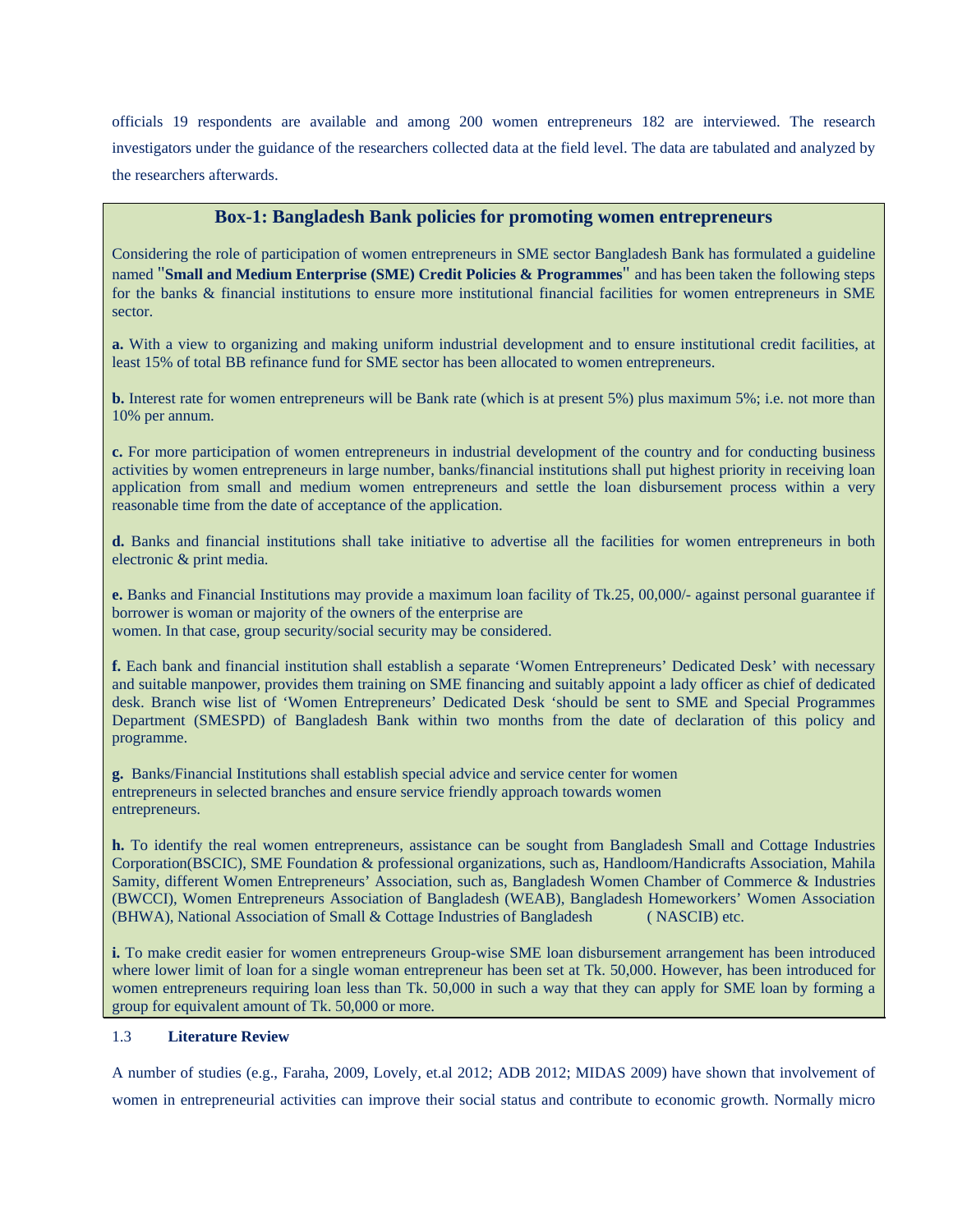and small and medium entrepreneurships (MSE) are the channels through which rural poor especially the most marginalized and vulnerable sections of the community such as rural women, youth and the landless, can diversify their incomes, create new sources of economic growth and generate additional employments (including self-employment) in the rural areas. It has been observed that women's little participation in the income generating activities and their insignificant contributions in the cash income of the family have made them vulnerable socially and economically. The findings and issues of the previous related studies have been reviewed to focus on further potentiality of this sector.

A joint report on the Women Entrepreneurship of Bangladesh by Asian Development Bank (ADB) and Australian Governments (2012) found that women's entrepreneurship can increase family income and thus contribute to poverty reductions. As women engage in business activities, they face different constraints and opportunities compared to their male counterparts. Nevertheless, the potentialities of women entrepreneurship are recognized from different corners. The initiatives regarding women entrepreneurship are the major causes for the promotion of women entrepreneurship development in the country (Bangladesh).

 Asian Development Bank in consultation with the *Bangladesh Women's Chamber of Commerce and Industry*  (BWCCI), the *Women Entrepreneurs Association* (WEA), and *Micro Enterprise Development Assistance and Services*  (MIDAS), 2009, have identified a set of barriers to women entrepreneurship development (Bangladesh). In addition to persistent gender biases and gender-based discriminatory laws and regulations, the consultations identified three critical impediments to women entrepreneurship, these relate to women entrepreneurs' limited access to skills and technology; financial resources and services; and market information and business services particularly backward and forward linkage opportunities.

Lovely, et.al (2012) has identified a set of problems for the women entrepreneurs in Bangladesh. Of which, an inadequate starting capital is one of the main problems for the women entrepreneurs in Bangladesh. The study is done on the basis of secondary data. Generally, women start their business with limited capital accumulating from the family savings and the relatives and other sources. Collateral is another obstacle as identified in the study. Because women often do not have fixed capital such as land to use as collateral or a guarantor to get a small loan from the bank. On the other hand, bank charges around 13% of interest for SMEs loans and 10% for women entrepreneurs which is higher as compared to neighboring countries (India charges 5 to 7%), thus making it difficult for the sustainability of SMEs in a competitive global market. Lack of information on domestic and international market is another barrier found in the study. The lack of adequate infrastructure facilities in the rural and urban areas is severe in some respects. Inadequate supply of electricity and gas badly affect the production process.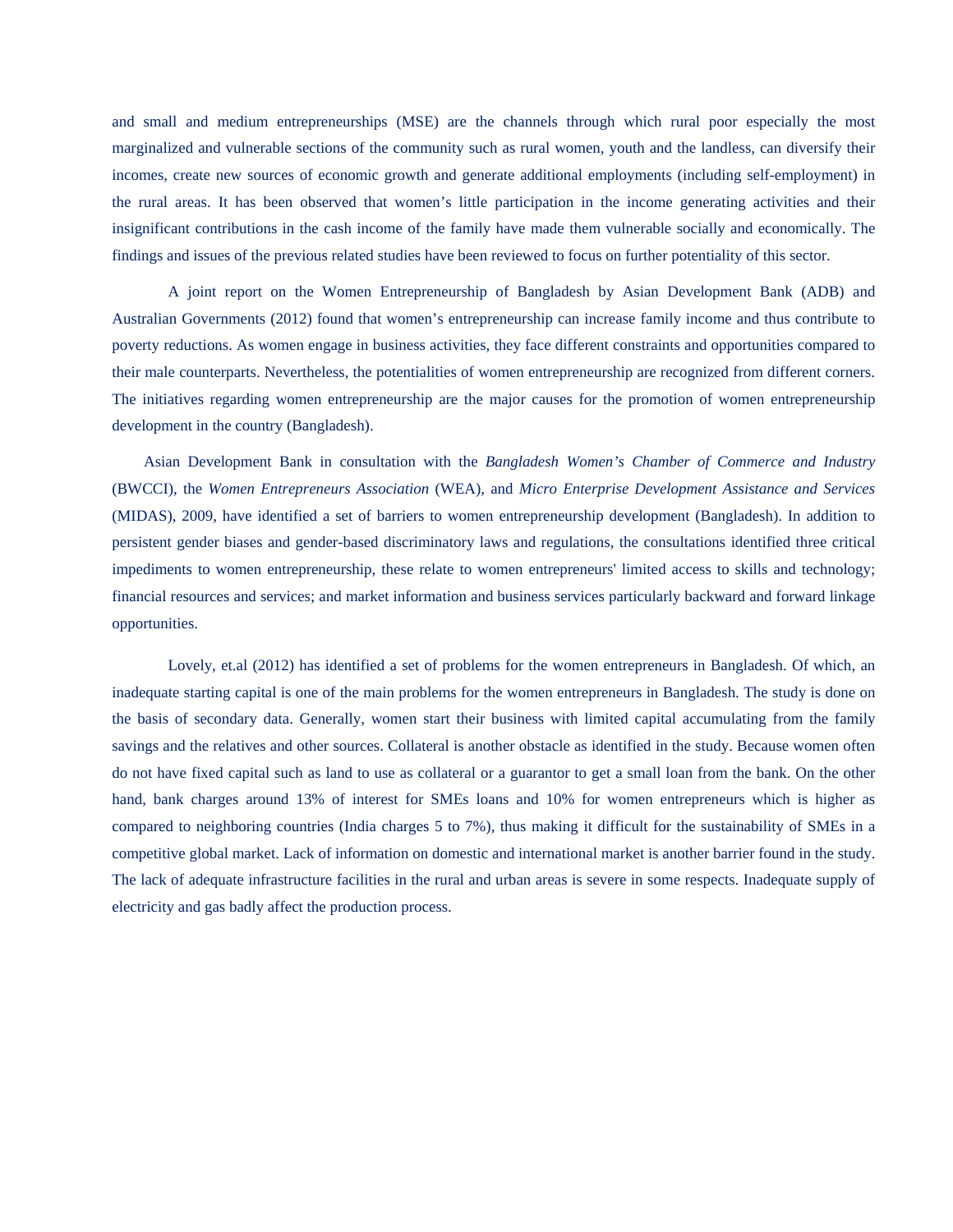# **CHAPTER-II**

## **RESULTS AND DISCUSSION: FINANCIAL SERVICES PROVIDED BY THE BANKS**

A total of 19 officials of different levels from six banks are interviewed (Appendix-1).The respondents are selected from six divisions of the country. More than one official from same designation have been interviewed. According to the bank officials, the major areas of financial assistance covered are Beauty Parlour, Tailoring, Butiks and Embroidery, Hotel and Restaurant, Stores, Dairy Farm, Agro-industry etc (Appendix-2). It is evident from the survey that previously in the rural areas enterprises are small in size and the women are depended on only small loans provided by different NGOs and other government funding. However, at present the areas and size of finances has been increased. Appendix-2 gives us the picture of types of financial assistance provided to different projects/business by different banks. The women entrepreneurs received loan from banks mostly by their own initiatives and by availing the local level facilities (Table-1). Out of nineteen respondents (bank officials), twelve mentioned that they recovered loan without any persuasion, however, the other seven official mentioned that they had to pursue to recover the loan. The women entrepreneurs sometimes delayed to repay the loan due to slowdown in business activities, running the business through others, lack of experience, use of loan in other purposes etc.

| <b>SI</b> No   | Name of banks | <b>Number of applications for loan</b> | Number of approved loan |
|----------------|---------------|----------------------------------------|-------------------------|
| $\Omega$       | Janata        | 25                                     | 25                      |
| 02             | Sonali        | 03                                     | 03                      |
| 03             | Rupali        | 767                                    | 767                     |
| 04             | Agrani        | 01                                     | 01                      |
| 0 <sub>5</sub> | <b>RAKUB</b>  | 1710                                   | 1708                    |
| 06             | <b>BDBL</b>   |                                        | 06                      |
| 07             | <b>Basic</b>  |                                        |                         |
| 08             | <b>BKB</b>    |                                        |                         |
|                | <b>Total</b>  | 2513                                   | 2510                    |

*Table –1: Number of applications and number of approved loan in the year 2011* 

 *Source: BB-BARD Study, 2013.* 

## *Chart-1: Problems of loan disbursement (in %)*



## **2.1 Problems of Loan Disbursement**

The loan disbursement process is obstructed by a number of reasons as mentioned by the bank officials (Chart-1) such as management problems, lack of experience to run the business are found to be the major problems for disbursement loans to the women entrepreneurs*.*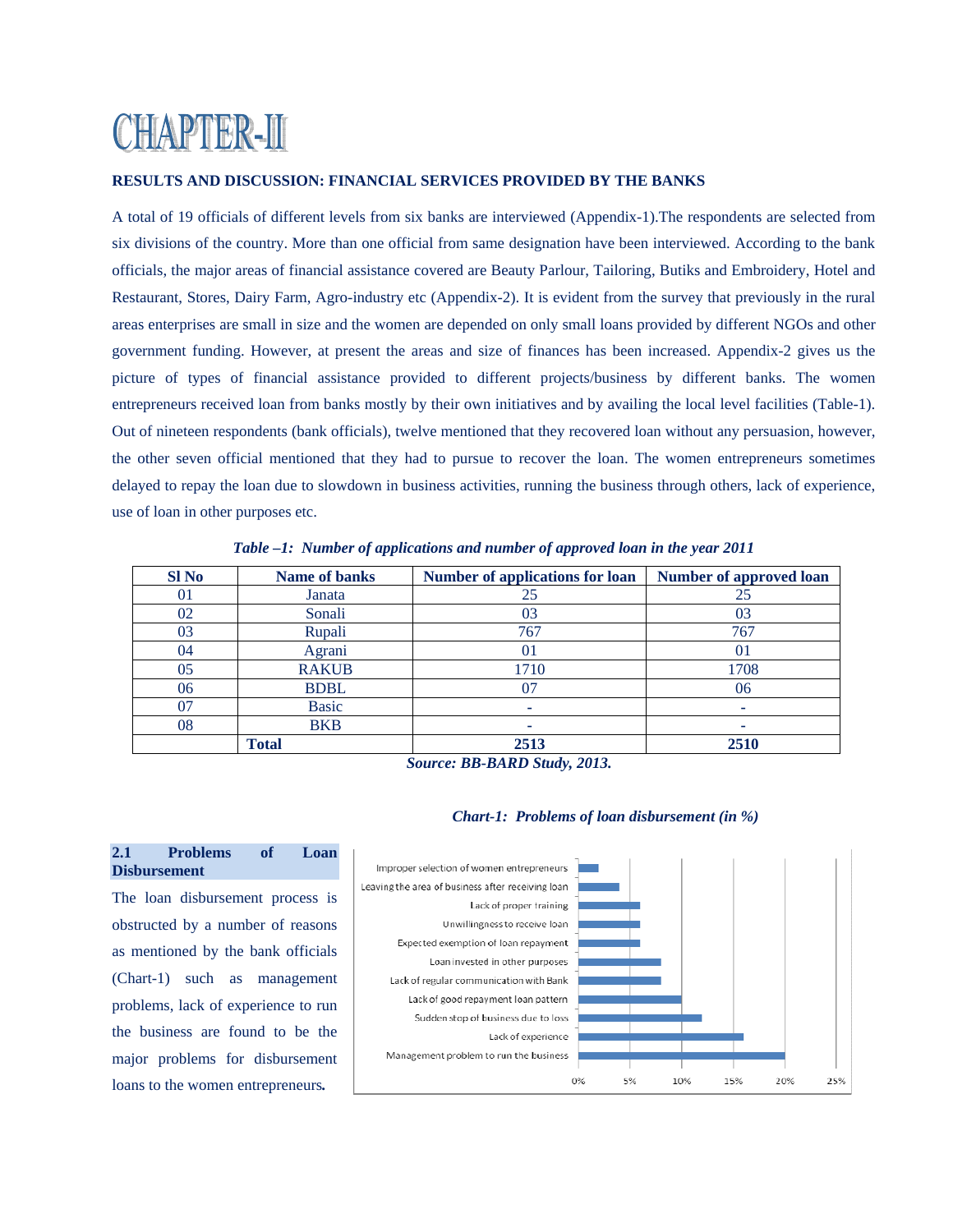## **2.2 Recovery of Loans**

Proper recovery of loan played a significant role for running the enterprises smoothly. Twelve (63%) bank officials opined about proper realization of loans without any persuasion and 37% mentioned that they had to pursue to realize loans in time.

## **2.3 Problems behind recovery of loan in time**

The bank officials have identified that sometimes borrower's unwillingness to repay the loan due to loss in business is the main reasons for timely recovery of loan (Chart-2).

#### *Chart-2: Problems behind recovery of loan (in %)*



## **2.4 Separate desk for women entrepreneurs**

To provide better services banks have separate desks for the women entrepreneurs. In the survey thirteen bank officials reported that they have separate desks whereas other officials said that they have no such separate facilities. According to the bank officials, the reason for not having separate desk is mainly less activities by the women entrepreneurs.

#### **2.5 Surveillance team for monitoring loans**

The surveillance teams of the banks have different approach (Appendix-11) for monitoring loans. Twelve respondents pronounced that they have surveillance team to monitor the loan activities of women entrepreneurs whereas other respondents mentioned that they have no such surveillance team. In this case surveillance works are done by the other team of banks.

#### **2.6 Measures for monitoring loans**

Out of nineteen, fourteen (76%) bank officials mentioned that they have different measures (Chart-3) for monitoring loans at local and divisional levels whereas others mentioned that they did not have such measures.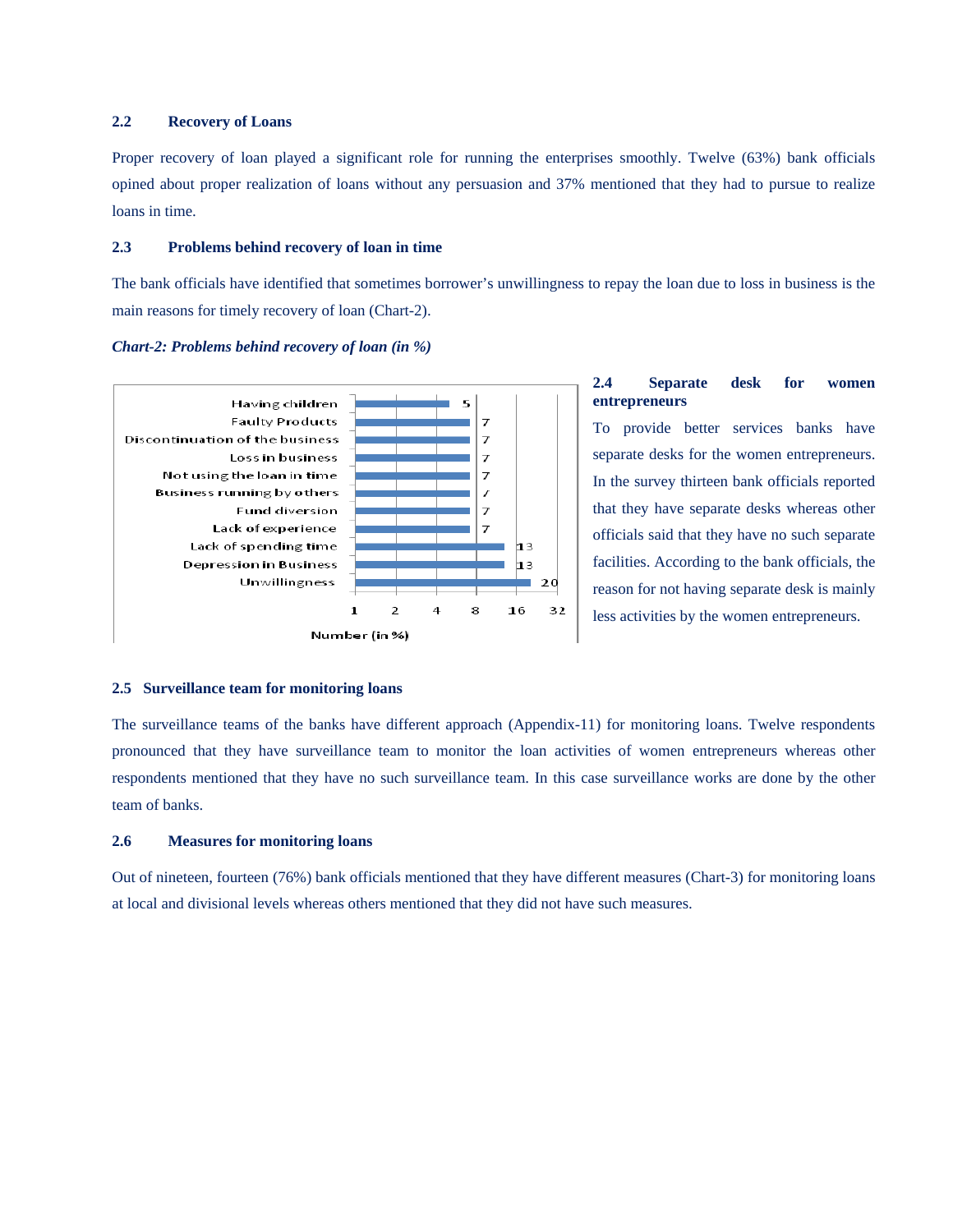

#### *Chart-3: Measures for monitoring loans*

## **2.7. Benefits received from refinance facility**

The system of refinance helped the banks to expand the loan activities through increasing their loanable fund. Seventeen (89%) banks mentioned that they did not receive refinance from Bangladesh Bank (Chart-5).



#### *Chart-4: Number of banks (in %) received refinance facility from Bangladesh Bank*

## **2.8 Banks' role for promoting women entrepreneurship**

The banks could play an important role for promoting women entrepreneurship in the country. The local level institutes could also coordinate with the banks to facilitate the women for better services. For encouraging more women entrepreneurs in the business the interest rate on loan need to be in the single digits. For better service one separate counter for information and other activities related to loan for the women entrepreneurs should be implemented in each Bank. Monitoring activities from the Banks should also continue to better loan recovery and utilization. Proper training is essential for better performance of the women entrepreneurs.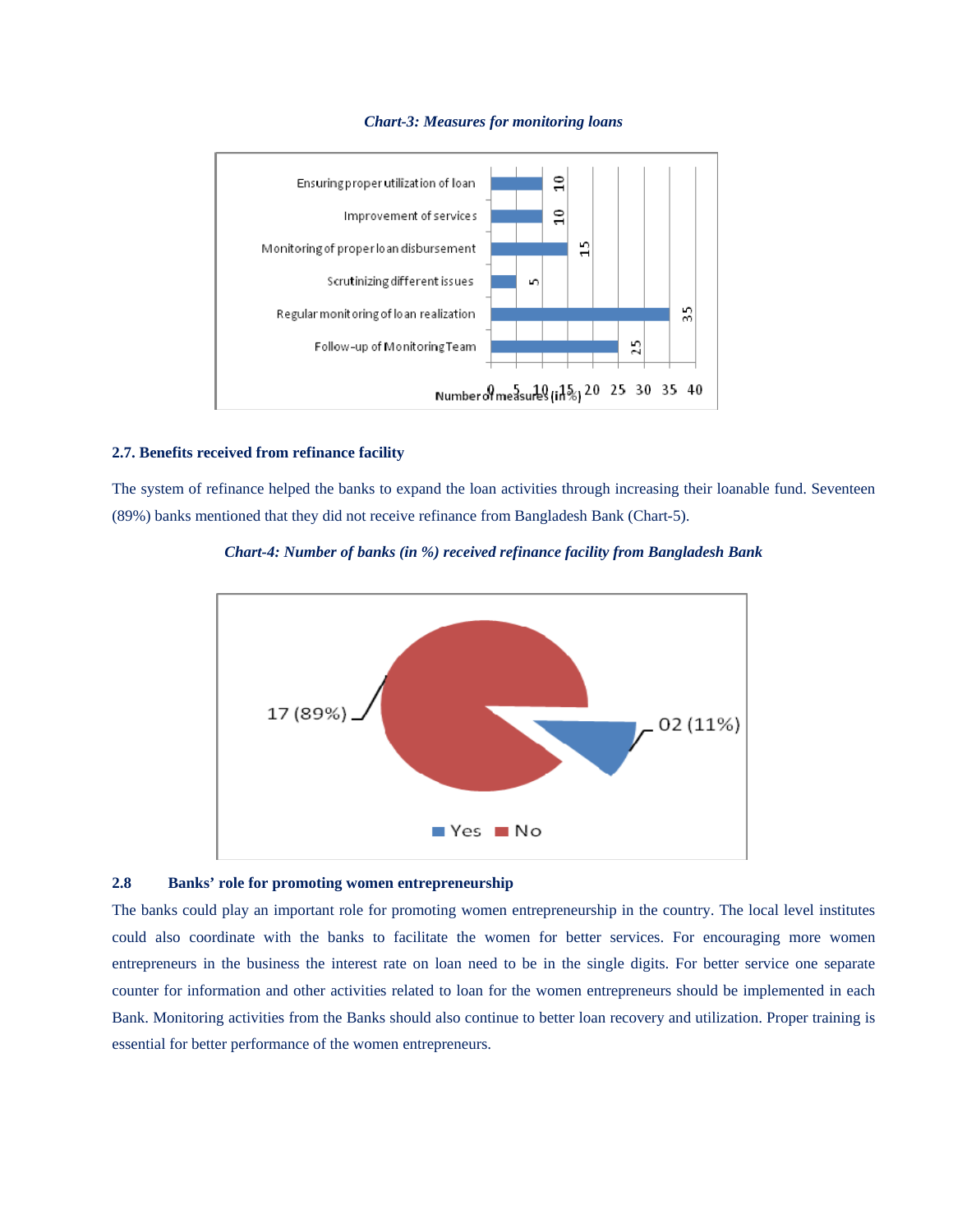# **CHAPTER-UL**

## B. **SOCIO ECONOMIC ANALYSIS OF WOMEN ENTREPRENEURS**

A total of 182 beneficiaries of six divisions and 6 government and specialized banks had been selected to do the survey. The respondents (beneficiaries) belonged to different age groups. The major findings of the socio economic condition of the beneficiaries are explained in Box-II.

## **Box-II: Highlights of Socio Economic Analysis of Women Entrepreneurs**

- $\triangleright$  The majority (42%) of the respondents were between 26-35 years (Chart-6).
- $\triangleright$  The highest numbers of respondents (87) had education level from class VI to SSC (Chart-7).

 $\triangleright$  54% of the entrepreneurs were found having initial capital of the business up to Tk. 0.50 lakh and 41%-60% of Investment comes from own sources.

 $\geq$  70% of the enterprises were located in the urban areas (Chart-16) and majority of them became entrepreneurs by their own initiatives.

- Business was the main sources of income for 66% women entrepreneurs (Chart-20).
- ¾ The major areas of their expenditure were family expenditure, educational expenses and repayment of loan (Chart-23).
- $\triangleright$  95% of the borrowers repaid their loan timely.

 $\triangleright$  Almost all the borrowers applied for loan by themselves and 77% of the borrowers do not need assistance from others.

- $\triangleright$  100% of the borrowers did not face any obstacles to get their loans.
- $\triangleright$  84% of the existing borrowers have got their loans within 10 days after submitting their applications (Chart-32) while it took 1-3 months for the new applicants (Chart-33).
- ¾ The women entrepreneurs started business with their own family labours.
- $\triangleright$  The total number of labour varies between 2 14.<br>
Some of the respondents have provided bonus or l
- → Some of the respondents have provided bonus or honorarium, food and medical facilities to their staff.<br>
→ 66% of the respondents have skilled labours.<br>
→ 45% of the entrepreneurs have used capital intensive technology
- ¾ 66% of the respondents have skilled labours.
- ¾ 45% of the entrepreneurs have used capital intensive technology for production.
- ¾ 96% of the entrepreneurs did not use any information technology in their business.
	- ¾ 62% entrepreneurs sold their products directly to the market.
- $\triangleright$  98% of the entrepreneurs do not export their products and no one get any assistance from government for exporting products.
- $\geq 96\%$  entrepreneurs had no plan to join in export market due mainly to lower quality of their products and lack of experience about the export market.
- $\triangleright$  92% of the entrepreneurs were involved only in their own business.
- $\triangleright$  Mainly poverty and religious obstacles made the rural urban differences (Chart-49).
- $\triangleright$  Almost all the respondent did not face any problem recently to run their business independently. However, they had limited access to the market previously.
- ¾ 95% of the women entrepreneurs got cooperation such as look after the business, purchase of raw materials and sales of products, maintain accounts etc. from their family members (mainly father, husband and son) to run their business.
- $\triangleright$  99% of the women entrepreneurs got various helps from banks such as filling up the application form if needed information regarding receipt, utilization and repayment of loan.
- ¾ Entrepreneurs also got various assistances for development their skill through seminars/workshops/training organized by government and non-government institutions.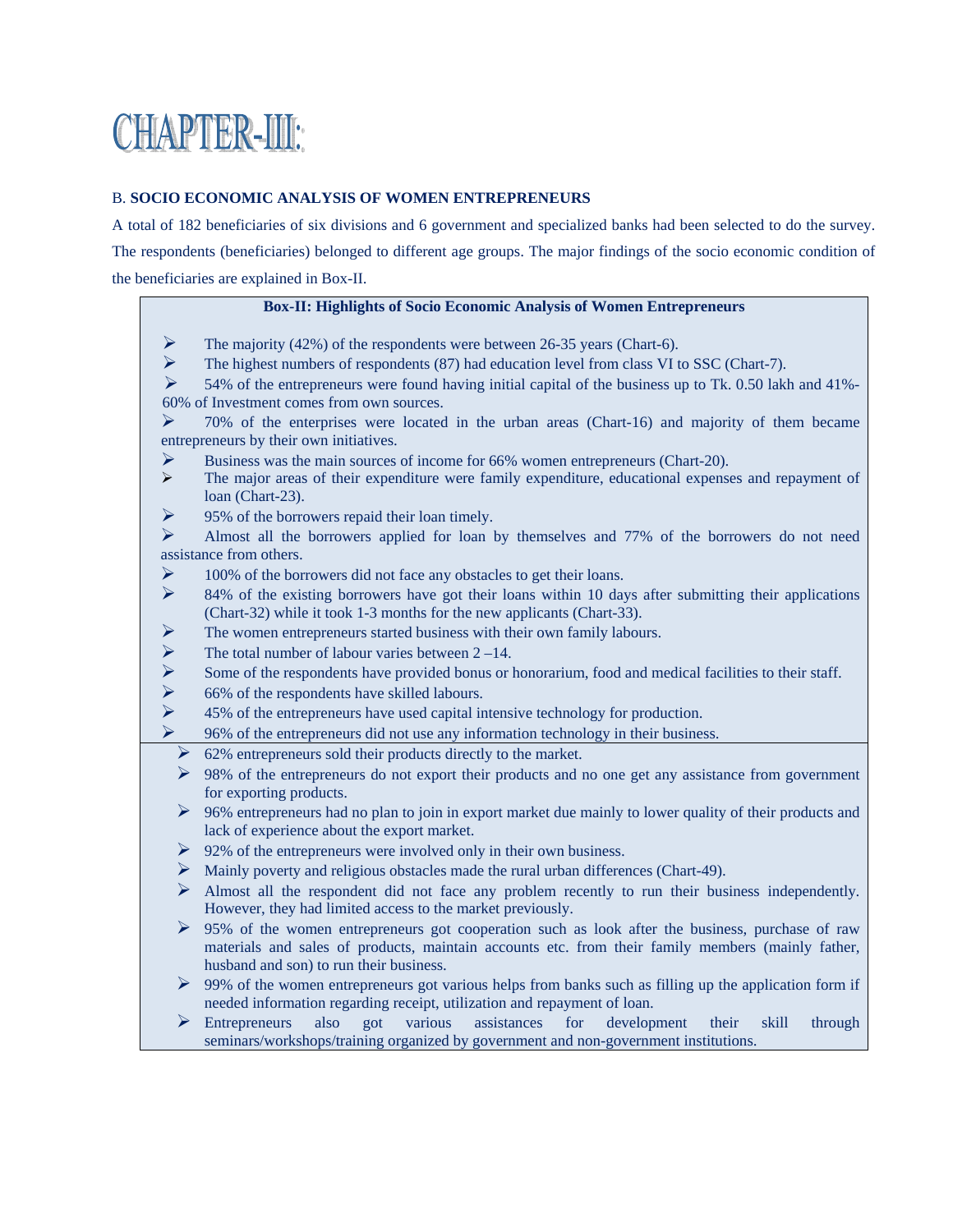## **3.1 Age group and level of education of the entrepreneurs**

It is observed that majority (82%) of the entrepreneur's age between 26 to 45 years (Chart-5). Of them 42% were between 26-35 years and 40% were between 36-45 years. Highest numbers of entrepreneurs (146) have education level from class VI to graduation (Chart-6). Of them 48% have education level from class VI to SSC and 32% have education level from HSC to graduation.





48

60



## **3.2 Occupational status of the entrepreneurs**

## **3.2.1 Major occupational status**

The beneficiaries belonged to diversified areas of occupation. Majority (133 or 73.07%) of them are involved in different business (Chart-7).





**\*** including Homeo Path and Veteniary services \*\*including Poultry and Dairy.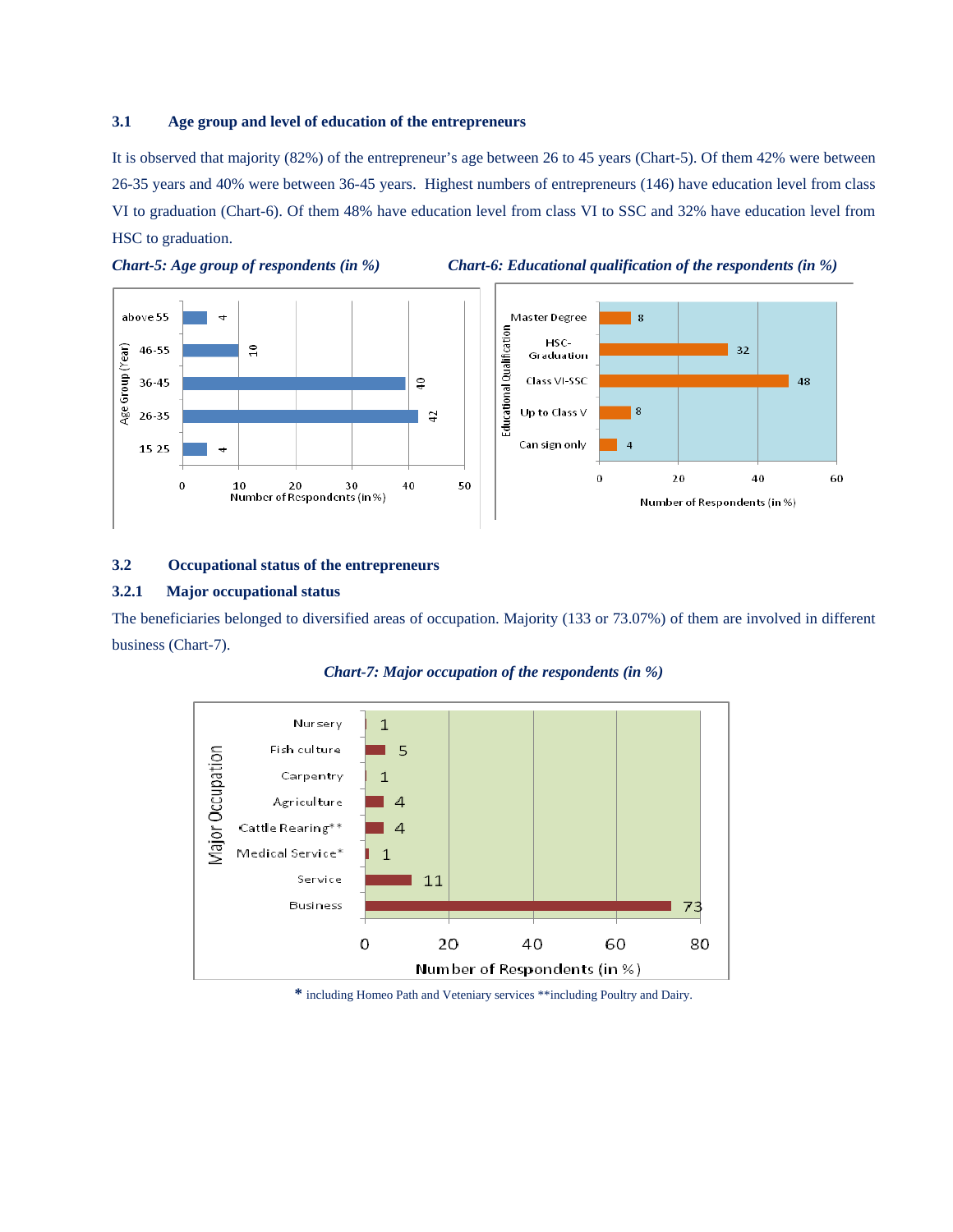## **3.2.2 Non-major occupational status**

Beneficiaries are also involved in a number of non-major occupations. Majority of them (73%) are involved in agriculture (Chart-08).



#### *Chart-8: Non-major occupation of the Respondents (in %)*

#### **3.4 Status of initial capital of the respondents**

The start-up capital played a vital role in running business smoothly. It has been found that 77% of the respondents started their business with their family and own income

followed by bank loan, loans from friends and relatives and NGO loan (Table-2).

## **Table-2: Source of initial capital**

| S <sub>1</sub><br>N <sub>o</sub> | Name of Sources                  | Total<br>(% )  |
|----------------------------------|----------------------------------|----------------|
| 01                               | Family and own<br>Income         | 140            |
| 02                               | <b>Bank Loan</b>                 | 32<br>(18)     |
| 03                               | Others(friends<br>and relatives) | 06<br>(03)     |
| 04                               | <b>NGO Loan</b>                  | 04<br>(02)     |
|                                  | Total                            | 182<br>$00 \,$ |

#### **3.3. Nature of business**

The highest number of respondents are involved in different business like hotel, house rent etc. which is the 43% of the total respondents followed by the cattle rearing (16%) and sewing (10%) (Chart-9)

*Chart-9: Nature of business (in %)*

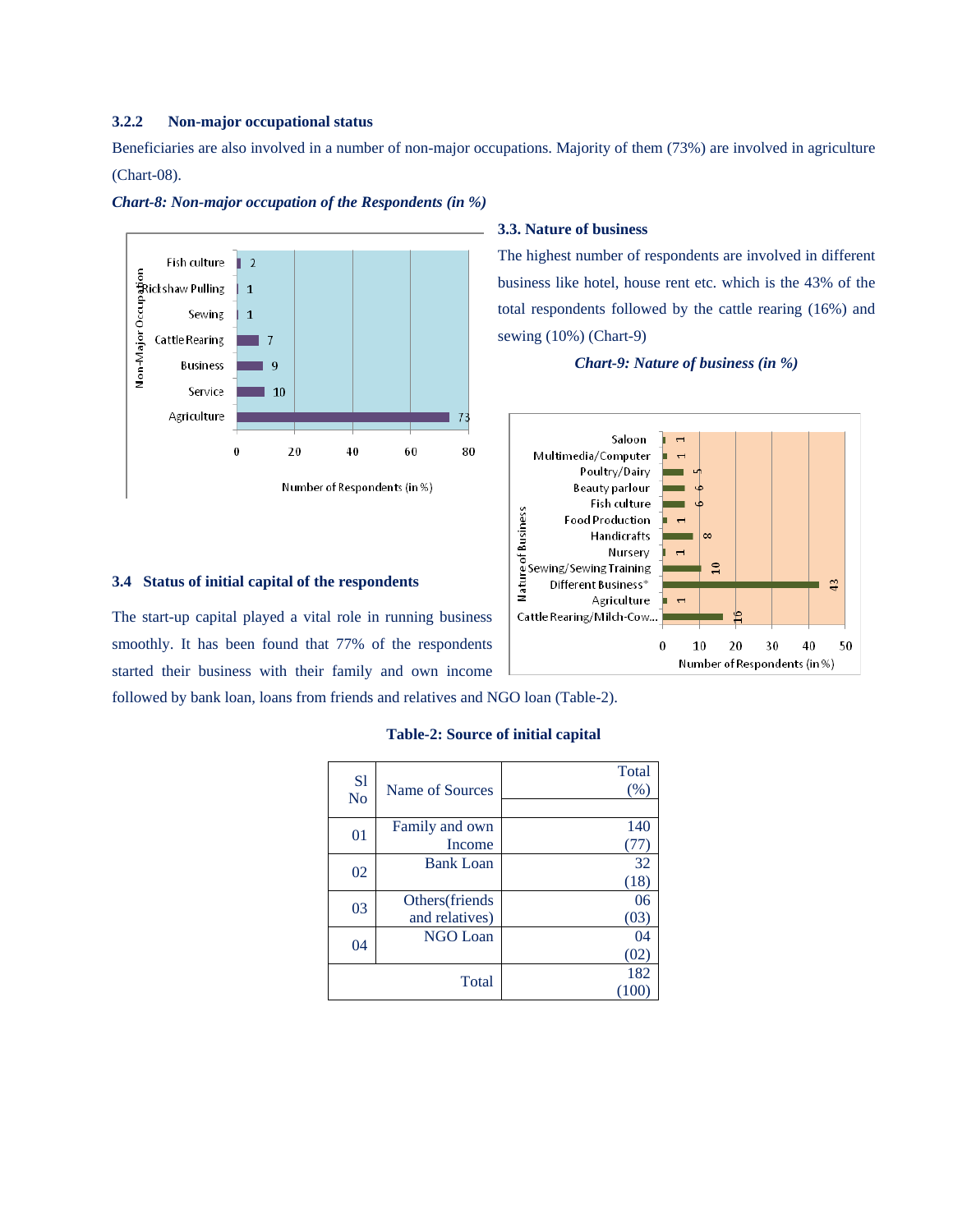#### **3.5 Investment status of the respondents**

#### *3.5.1 Investment from own Sources*

The source of investment (working capital) is originated from the banks as well as from the entrepreneurs themselves. In 2012, 48% of the entrepreneurs invested 41%-60% of their total investment from their own sources (Chart-10).



*Chart-10: Investment from their own sources (in %)* 

## **3.6 Status of ownership of business enterprises**

The ownership of the enterprises has significant effect on running different entrepreneurial activities. It has been found that 94% of the respondents have the ownership of their own enterprises (Chart-12).

*Chart-12: Status of ownership (in %) of enterprises*



## *3.5.2 Investment from bank loan***s**

Banks played the vital role as a source of investment (working capital) for the entrepreneurs as well. In 2012, 49% of the entrepreneurs invested 41%-60% of the total investment from bank loans (Chart-11).





#### **3.7 Categories of business enterprises**

The women entrepreneurs are involved with different categories of areas. The highest numbers of entrepreneurs (102 or 52%) are involved in business followed by the industry and services (Chart-13).

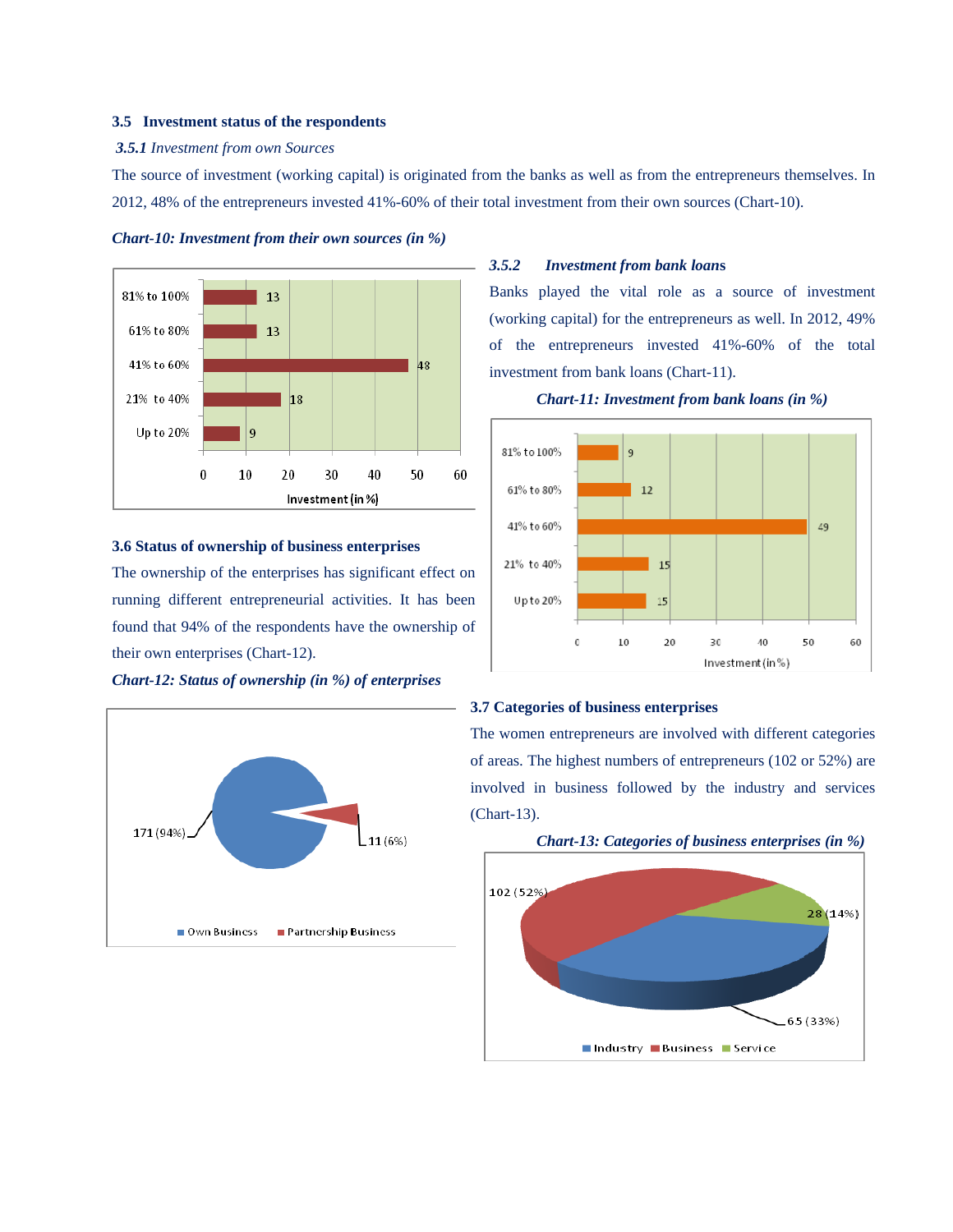#### **3.8 Size of the business enterprises**

The size of the enterprises varied among the entrepreneurs and depending on the size of the enterprises the size of loans provided by the banks also varied. In the survey the majority of the respondents (150) found to have a small enterprise which is 83.5% of the total enterprises (Chart-14).



*Chart-14: Size of enterprises (in %)* 

#### **3.9 Location of the enterprises**

In the survey the enterprises are located both in the rural and urban areas; the majority of the enterprises are found to be located (70%) in the urban areas (Chart-15).

*Chart-15: Location of the business enterprise (in %)* 



#### **3.11 Reasons for becoming a women entrepreneurs**

**3.10 Status of registration of the business enterprises** 

It has been observed that 47% of the total enterprises have registration (Annex:8). Of which seventy-one (93%) enterprises registered from the city corporation (Annex: 9).

Women entrepreneurs are not involved widely in businesses in our country. However, recently a number of women both from rural and urban areas are coming forward to be an entrepreneur. It has been found that 52% of the women became entrepreneurs by their own initiatives followed by the family motivation and tradition (Chart-15).



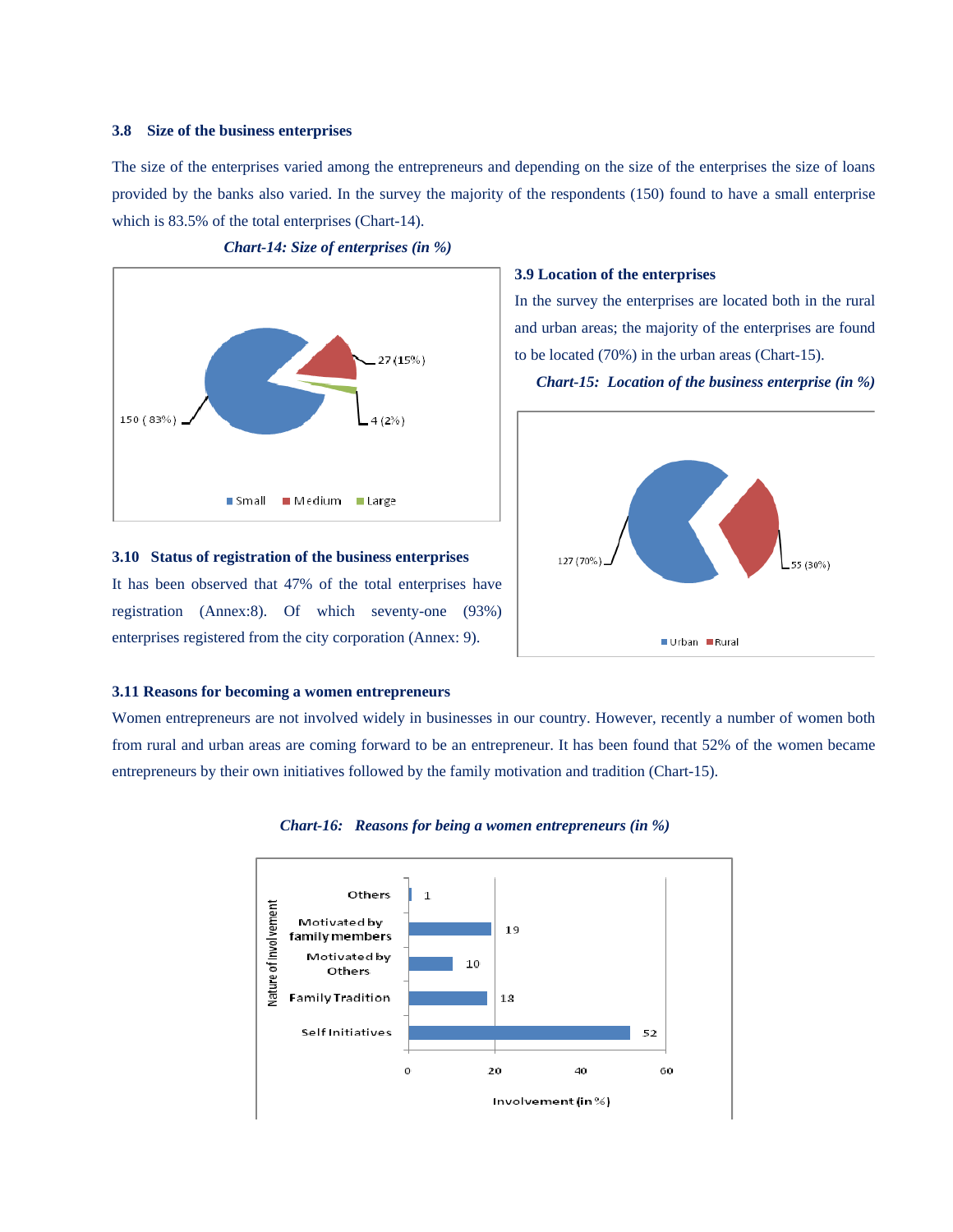#### **3.12 Duration of the enterprises**

The duration of the enterprises in the survey is from one year to 20 years. Some of them are new and others running the

business for last 20 years. It is also *Chart-17: Duration of the enterprises (in %)*  found that 36% of women are involved in business within 1-5 years and 33% within 6–10 years (Chart-17).

# **3.13 The present value of the enterprises**

The present value of the enterprises depends on the economic condition, profitability, duration of business and investment pattern of the entrepreneurs. However, it has been found that the



present value of highest number (38%) of enterprises ranged from Tk.1.01 to Tk.5.00 lac (Chart-18).

#### *Chart-18: Present value of the enterprises (in %)*



#### **3.14 Main source of income of the entrepreneurs**

In the study area 66% of the respondents mentioned that the maximum amounts of income come from business whereas other incomes are from transport, house rent, stock share, poultry, small grocery shop etc. (Chart-19).



*Chart-19: Main source of income of the entrepreneurs (in %)*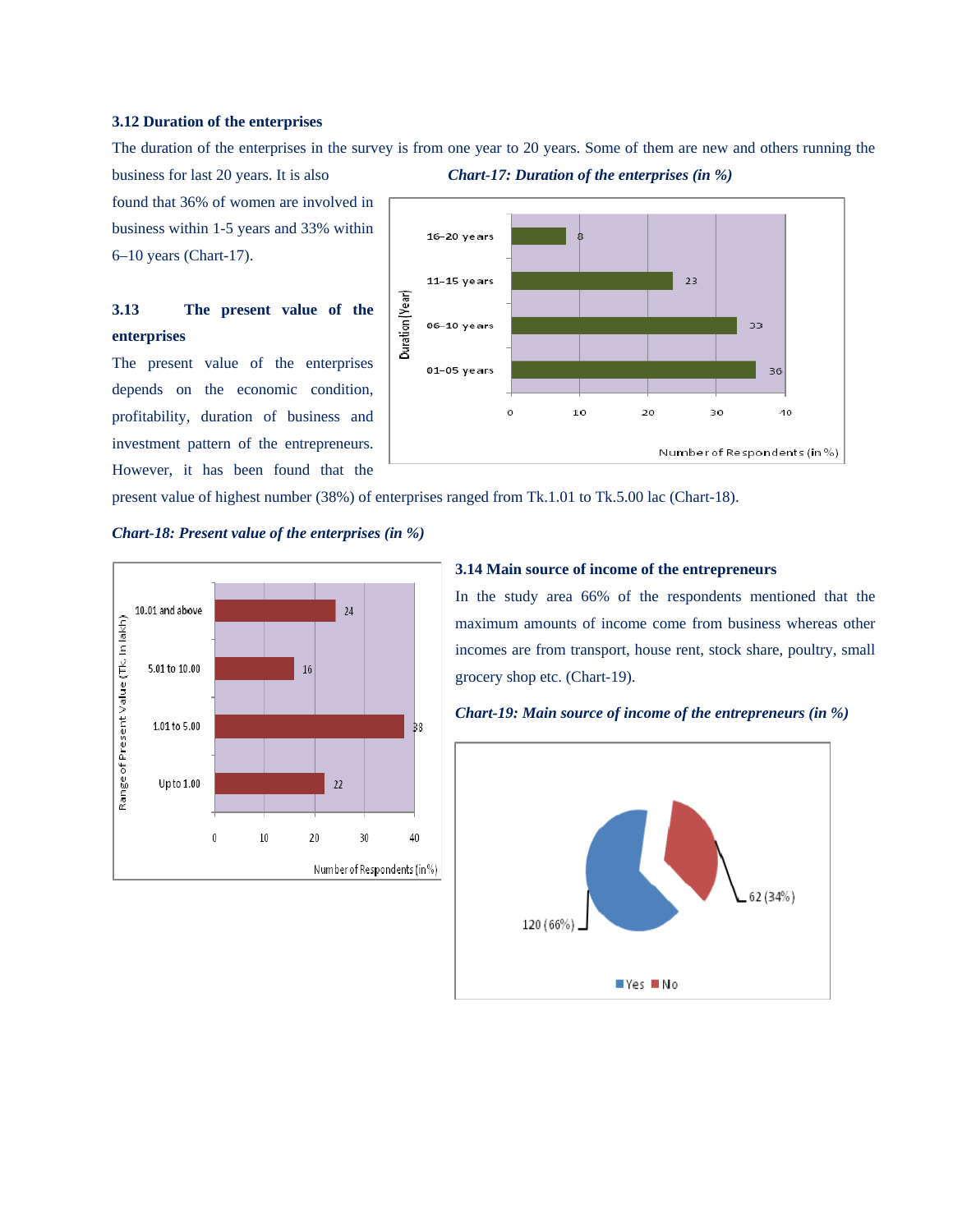#### **3.15 Annual income of respondents before and after entrepreneurship**

It has been found in the study that before starting the business annual income for 66% entrepreneurs ranged up to Tk. 1.00 lac but afterwards due to increased income this number fell down to 39% as some of them now reached to the higher level of Tk. 1 to 5 lac (Chart-20).





#### **3.16 Year-wise income from investment**

It has been observed that 54% of the entrepreneurs have annual return from investment up to Tk. 0.20 lac in 2009. However, these numbers of entrepreneurs decline to 46% and 28% respectively in 2010 and 2011 implying that some of them now showed up in the upper range (Chart-21).





#### **3.17 Areas of expenditure in 2011**

It has been observed that 21.6% of the entrepreneurs spent their earnings for maintaining family expenditure followed by the education of their children and repayment of loan (Chart-22).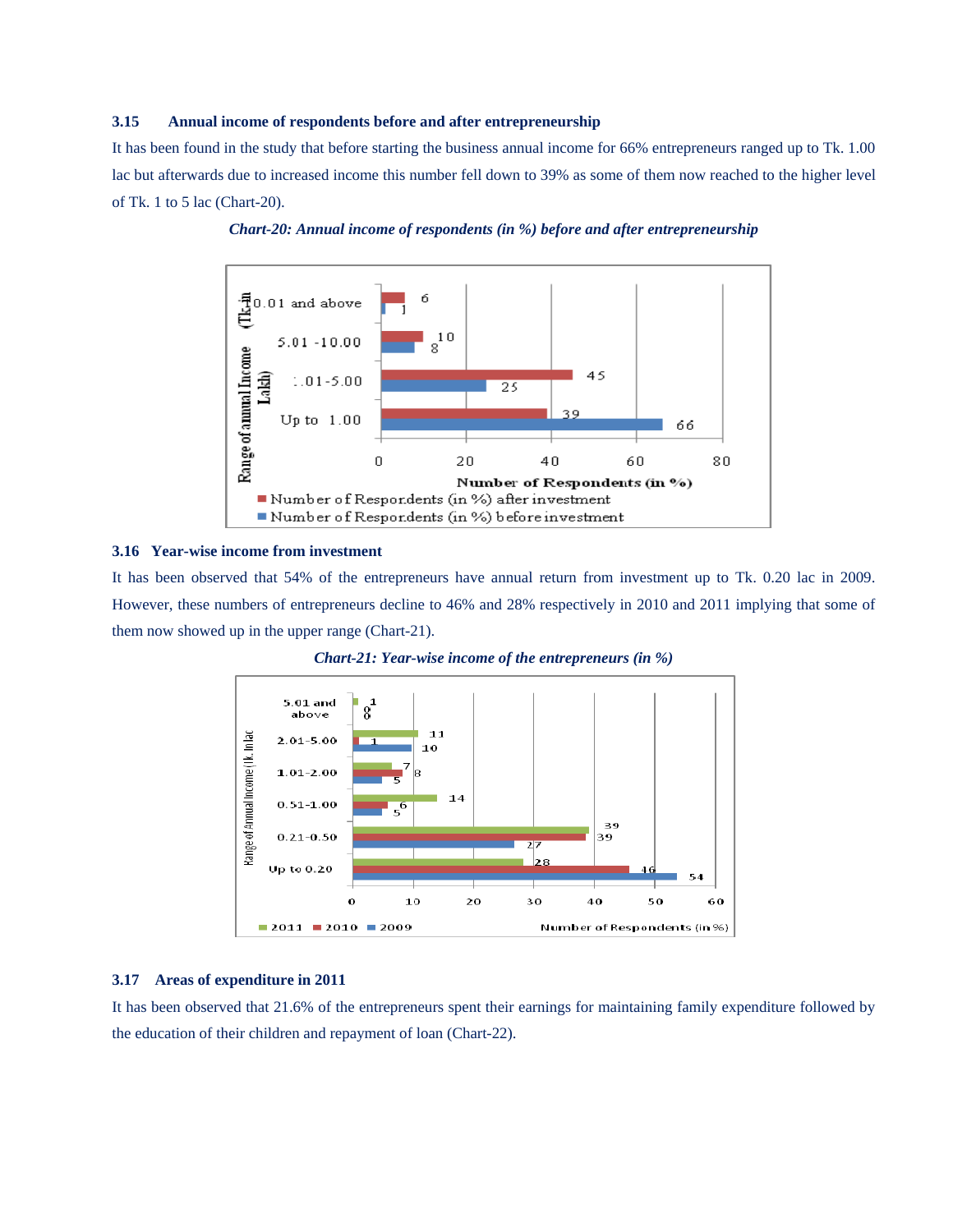

#### *Chart-22: Areas of expenditures of respondents (in %) in 2011*

## **3.18 Interest rates of loan**

In 2008, the lowest interest rate was 11% and the highest rate was 15.5%. In 2012, the lowest interest rate decreased to 10% and the highest slightly increased to 16% (Chart-23).





## **3.19 Demand for loan in 2012**

It has been observed that in 2012, borrowers applied for 9 categories of loans and all of them got approval. The lowest amount of loan demand is Tk 0.42 lac and highest amount is Tk. 50.00 lac (Chart-24). However, the lowest amount of loan received is Tk 0.15 lac and highest amount is Tk 20.00 lac (Chart-25).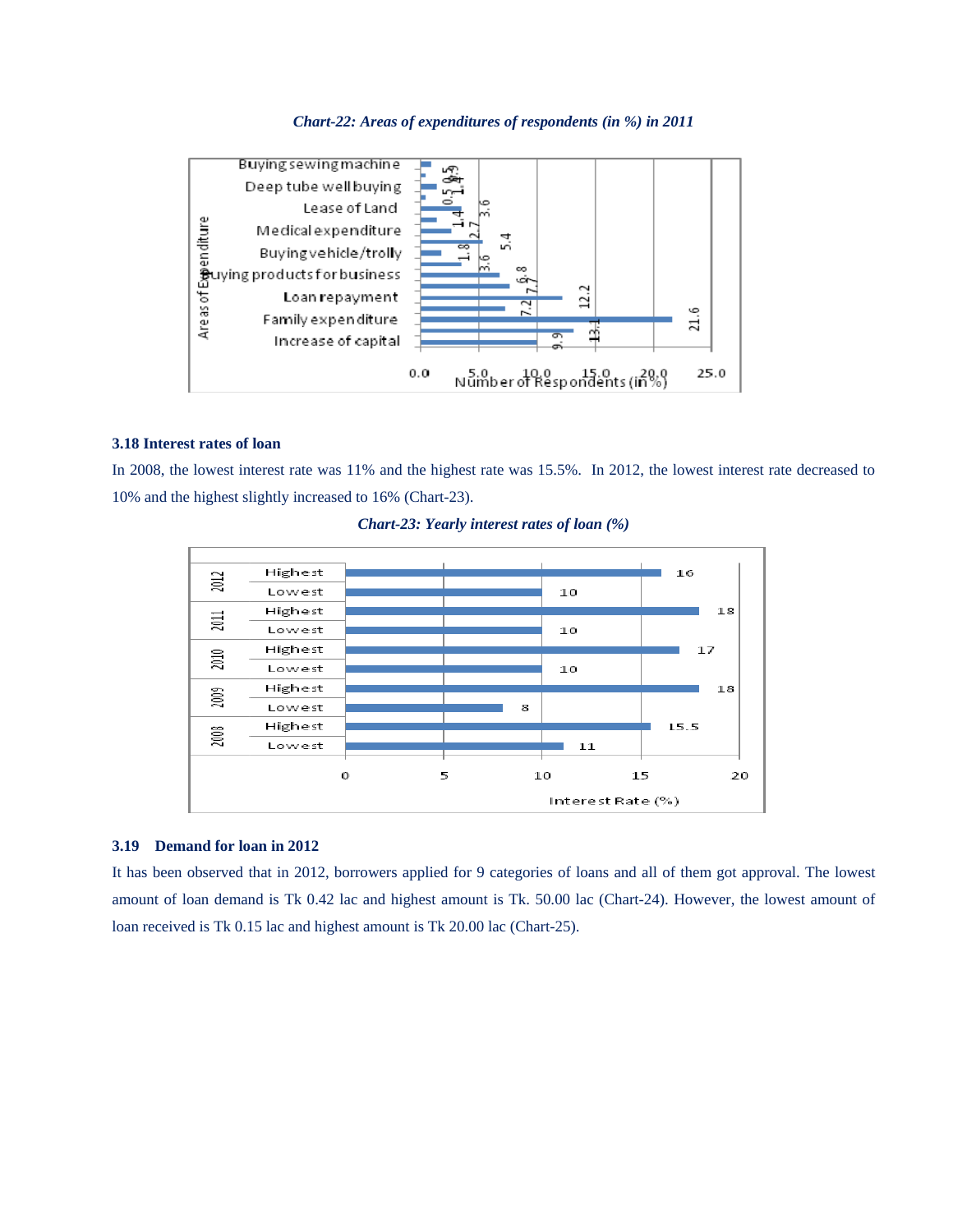

*Chart-24: Highest and lowest demand for Loan in 2012 Chart-25: Highest and lowest loan received in 2012* 



*Chart-26: Number of respondents (applicants) for Loan in 2012 (%)* 



#### **3.20 Ways of fulfilling demand for Loan**

Entrepreneurs fulfilled their loan demand from different sources. Most of the entrepreneurs received loan from banks, however, banks could not provide loan as per their demand. It was observed that 34% of the entrepreneurs had no other alternatives to fulfill their demands for loan and 37% used their family income in their business as capital (Chart-27).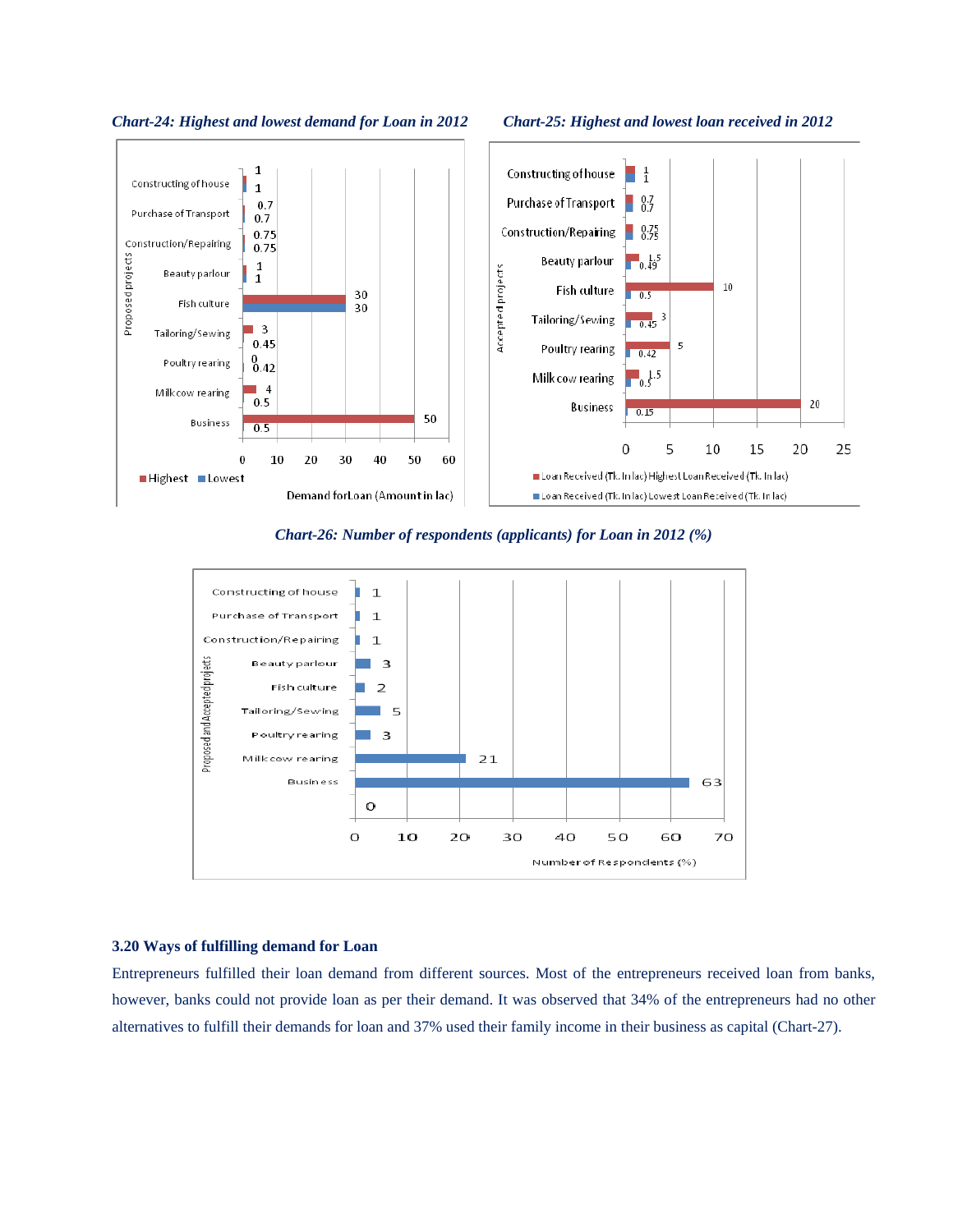

## *Chart-27: Ways of fulfilling demand for loan (in %*)

## **3.21 Loan repayments**

It has been found that entrepreneurs are very punctual to repay their loan. They believed that if they could repay their loan and interest timely they would get more loans for the next year. It has been observed that 95% of the entrepreneurs repaid their loans timely (Table-3) and others took little more time than the scheduled time.

| <b>SI</b><br>N <sub>0</sub> | <b>Responses</b> | <b>Number of Respondents</b> |               |               |               |              |             |              |            |          |  |
|-----------------------------|------------------|------------------------------|---------------|---------------|---------------|--------------|-------------|--------------|------------|----------|--|
|                             |                  | <b>Janata</b>                | <b>Sonali</b> | <b>Rupali</b> | <b>Agrani</b> | <b>RAKUB</b> | <b>BDBL</b> | <b>Basic</b> | <b>BKB</b> |          |  |
| 01                          | Yes              | 22                           | 08            | 29            | 42            | 22           | 10          | 12           | 27         | 172 (95) |  |
| 02                          | $No*$            | ÷                            | 05            | ٠             | $\Omega$      | 02           | ٠           | ٠            | 02         | 10(05)   |  |
| 0 <sub>3</sub>              | <b>Total</b>     | 22                           | 13            | 29            | 43            | 24           | 10          | 12           | 29         | 182100)  |  |

**Table-3: Repayment of Loan** 

**\*** They took little more time to repayment loans than the scheduled time.

## **3.22 Reasons for delay in repayment loans**

There are different reasons (Chart-28) for default/delay repayment of loans. It has been observed that 22% entrepreneurs could not repay their loan in time due to sudden expenditure on family members due to illness and 22% could not repay their loan in time due to having poor health of their cow's.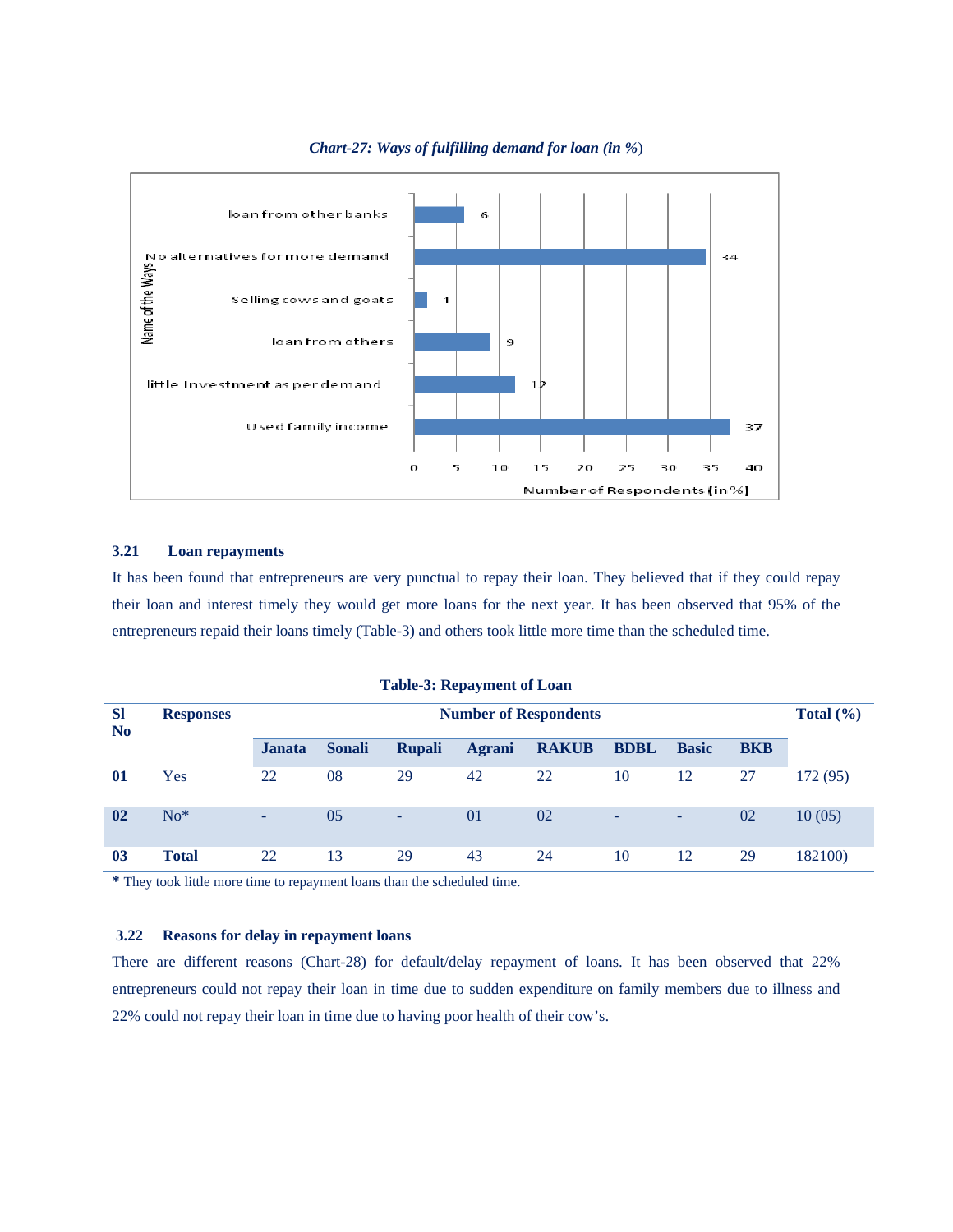

# **3.23 Different sectors of investment in 2011**

It has been found that entrepreneurs have invested their loans in 17 different sectors in 2011 (Chart-29). Among these purchase of goods/raw materials (40%) and cattle/milk cows (20%) are the first priority sectors for

borrowers (47%).

.

## *Chart-29: Areas of investment in 2011 (in %)*



#### **3.24 Economic value of the enterprises**

The entrepreneurs produced their goods for local, national and international markets. Giving emphasis on marketing facilities and profitability, 80% of the entrepreneurs had produced their goods for local market.

#### **3.25 Nature of equipment's used for production**

Entrepreneurs used different types of equipment's for production. It has been observed that majority of the entrepreneurs (81%) used manually operated equipment's (Chart-30).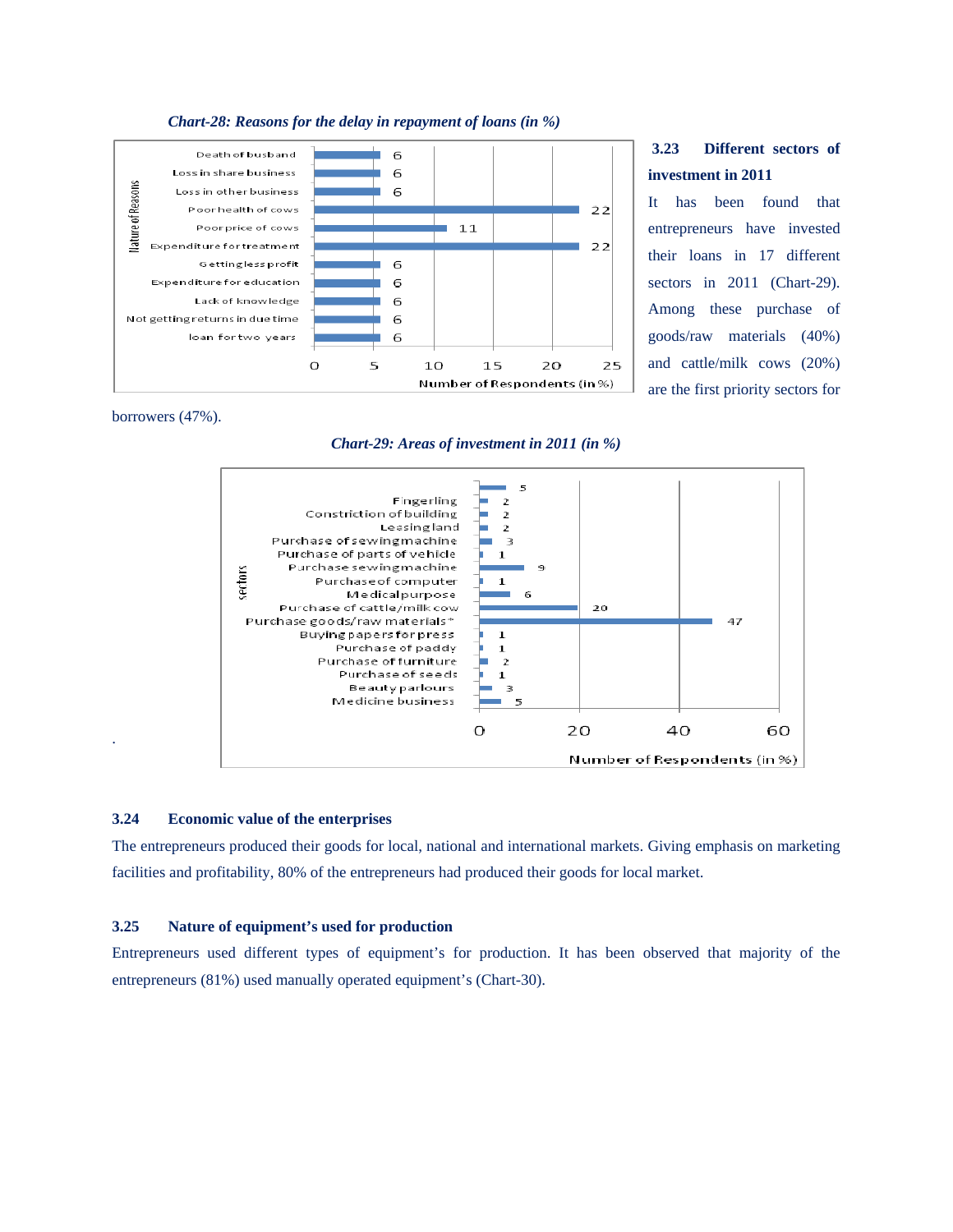



# **3.27 Supply of products to the market by the Entrepreneurs**

Entrepreneurs usually sell their products in the market or to other companies/agents. In this study 62% of the entrepreneurs sell their products directly to the local market (Chart-32).

*Chart-32: Supply of products by the Entrepreneurs (in %)* 



## **3.26 Technologies used by the entrepreneurs (%)**

Modern technologies like internet, email, computers are very useful for entrepreneurs. But in this study, majority of the entrepreneurs (96%) do not use information technology in their business Chart-31) due mainly to minimizing cost, considering small volume of production, and capacity of investment.





#### **3.28 Problems of selling products**

According to the opinion of the entrepreneurs, most of the time they did not face any problem to supply their product in the local markets. Almost all the entrepreneurs who directly sold their products to other organizations or agents also did not face any problem to sell their commodities. However, sometimes they sell their products (especially milk, poultry and agricultural products) at low price in the rainy and harvesting period due to excess supply in the market. Others mentioned

that they did not get fair price of their products due to discrimination against women. Among the entrepreneurs only 2% sold their products directly to the exporters (Chart-33).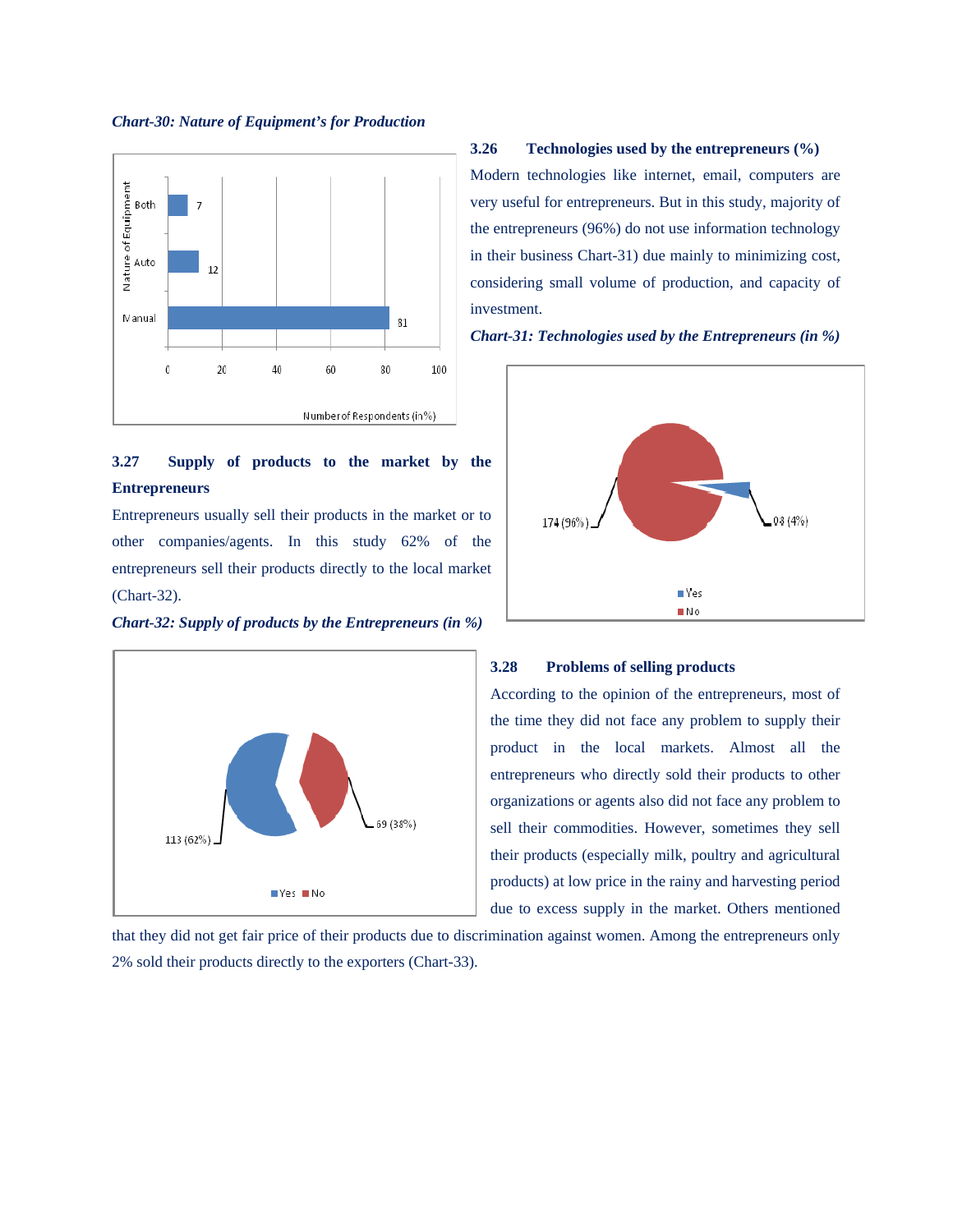



## **3.29 Government assistance for export of the product**

According to opinion of the entrepreneurs, no one get any assistance from government for exporting their products and only 4% had future plan to join export market (Chart-33).

## **3.30 Problems of collecting raw materials**

Entrepreneurs have collected their raw material/goods from the local market. In this study, only 12% entrepreneurs mentioned that they faced different

problems for collecting raw materials (Chart-34).

#### **3.31 The nature of problems of collecting raw materials**

Among the entrepreneurs 38% mentioned that the volatile prices of raw materials is the main problem for them (Chart-34).



*Chart-34: Nature of problems (in %) in collecting raw materials* 

## **3.32 Training related to entrepreneurship development**

In this study, it has been found that 68% of the entrepreneurs did not receive any training on entrepreneurship development (Chart-35).



#### *Chart-35: Training received for development of entrepreneurship*

## **3.33 Training received by the entrepreneurs on business activities**

Women entrepreneurs received training related to their business. Among them, highest number (31%) of entrepreneurs received training on cattle fattening/rearing followed by the sewing and beauty parlor (Chart-36).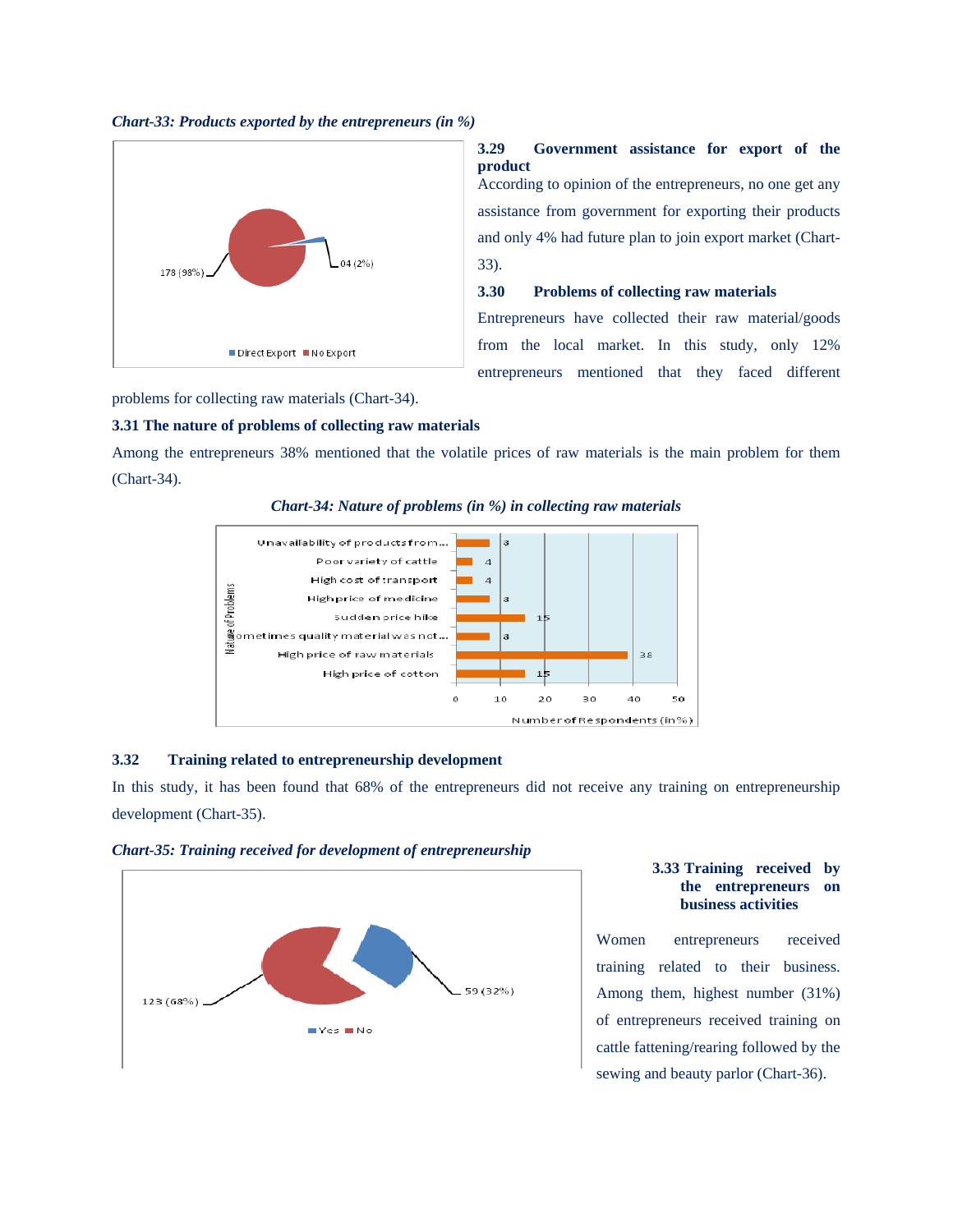

## *Chart-36: Training received on business activities*

## **3.34 Difference between rural and urban entrepreneurs**

According to the opinion of rural women (19%), urban women are more independent than the rural women (Chart-37).



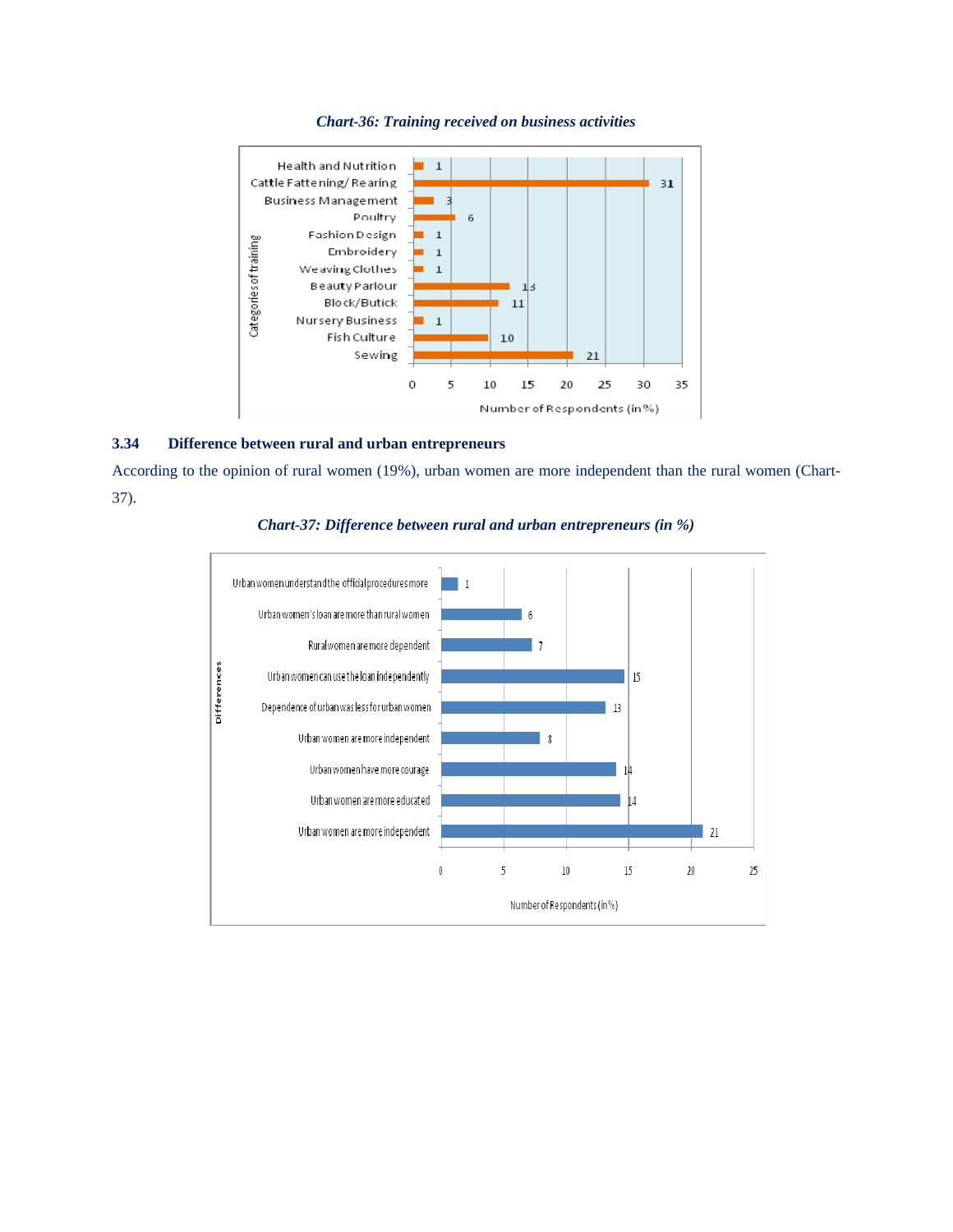# 4. CONCLUSIONS & RECOMMENDATIONS

The intention of this paper is to examine the role of banks particularly the state owned and specialized banks in promoting women entrepreneurship in Bangladesh. In our study 8 banks, 19 bank branches and their 182 women entrepreneurs from six divisions were included in the survey. Through the survey it was found that SCBs and Specialized banks have some role for developing women entrepreneurship although not at mentionable significance. The respondents (beneficiaries) belonged to different age groups. The majority (42%) of the respondents are between 26-35 years. It was found that the highest number (87) of the respondents had education level from class VI to SSC. 54% of the entrepreneurs are found having initial capital of the business is up to Tk. 0.50 lac and 41%-60% of their investment is managed from their own source of income and form bank loans. The major areas of findings are as follows:

- i. Banks fulfill the demand for loans as claims by the authentic women entrepreneurs while women entrepreneurs also supports their views.
- ii. Twelve (63%) bank officials opined about proper loan realization from women entrepreneurs without pursuing and other 37% mentioned that banks had to pursue to realize loan in time on the other hand women entrepreneurs claims that 95% of women entrepreneurs are very punctual in repayments of loans and other 5% delay sometimes due to various reasons like illness of the entrepreneurs herself or /and family members, and loss in business.
- iii. It was observed that annual return from investment using bank loan went up to 0.50 lac in 2011 from 0.20 lac in 2009 indicating an improved socio-economic condition of the entrepreneurs as their self sufficiency increased, could start business by their own income, generate employment for themselves and other women there by poverty of the family is reduced.
- iv. The major areas of expenditure are family expenditure, for education of children, loan repayments etc. which in turn help families to develop human resources.
- v. In the survey it was found that there are no loan diversions of the women entrepreneurs.

#### **RECOMMENDATIONS**

- $\checkmark$  Proper training is needed for development of skill of the staff and laborers to raise the production targets and quality of the enterprise. Women entrepreneurs also need training to increase efficiency for better marketing of their products and understand business climate.
- $\checkmark$  Loans need to be provided on easy terms and conditions.
- $\checkmark$  The rate of interests on loans should be reduced to single digit.
- $\checkmark$  The entrepreneurs should use the modern information technology to sell their products.
- $\checkmark$  In order to get access to the international market, the quality of the products need to be improved.
- $\checkmark$  The government sector should help the women entrepreneurs to get fair price of the products as well as to ensure low price of raw materials for the entrepreneurs more frequently.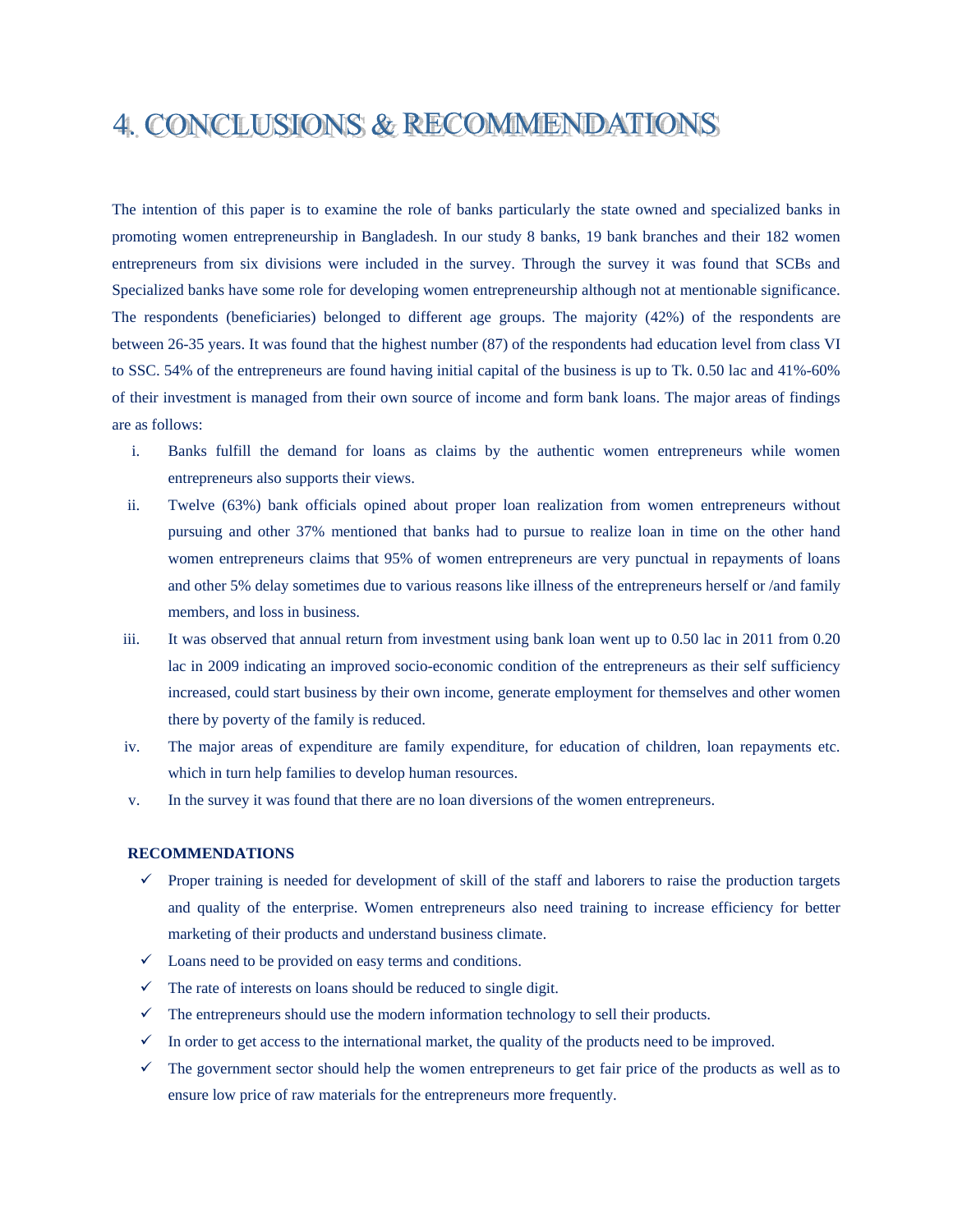- $\checkmark$  More seminars, workshops and fairs should be arranged for the publicity of their products.
- $\checkmark$  Rural market should be linked with city and export markets so that rural women entrepreneurs can get more market exposure for their products.
- $\checkmark$  For reducing migration of women from rural to urban areas, women entrepreneurship development should be encouraged in the rural areas.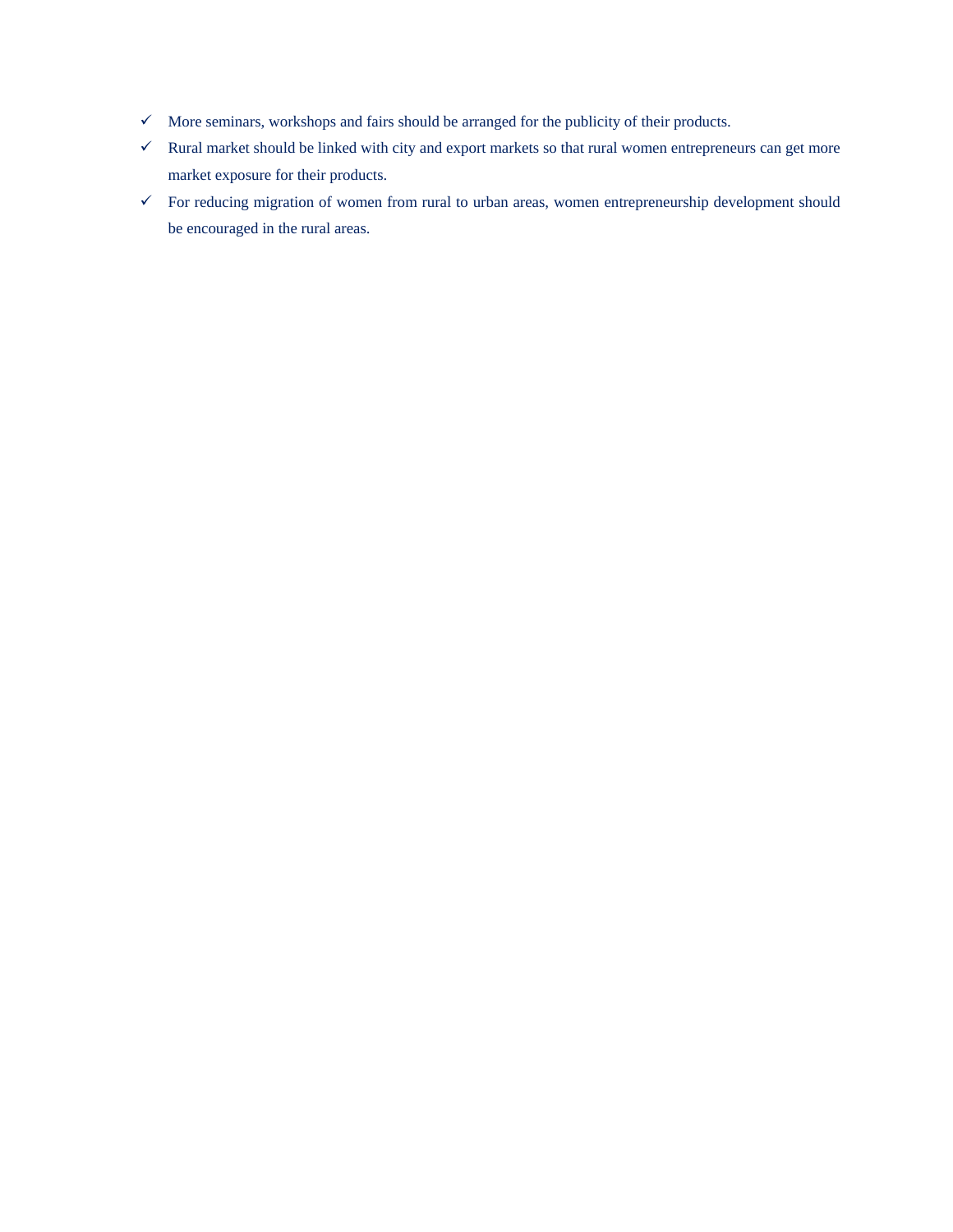## **References:**

- 1. Nawaz, Faraha (2012), *"Problems of Woman Entrepreneurship Development in Bangladesh: A Case Study of RAKUB",* Pertanika J. Soc. Sci. & Hum. 20 (3): 601 - 614,
- 2. Parvin, Lovely, Jia Jinrong; M.WakilurRahman, (2012) *"Women entrepreneurship development in Bangladesh: What are the challenges ahead. African Journal of Business Management*" Vol. 6(11), pp. 3862-3871, 21 March, http://www.academicjournals.org/AJBM,
- 3. Information Brief Micro Entrepreneurship Development for Women and Youth, REOPA- CST Project, UNDP, www.reopabd.org; http://www.undp.org.bd/projects/proj\_detail
- 4. Sultana, Afiya (2012), Promoting Women's Entrepreneurship through SME: Growth and Development in the context of Bangladesh. IOSR Journal of Business and Management (IOSRJBM), ISSN: 2278- 487X Volume 4, Issue 1 PP 18-29, www.iosrjournals.org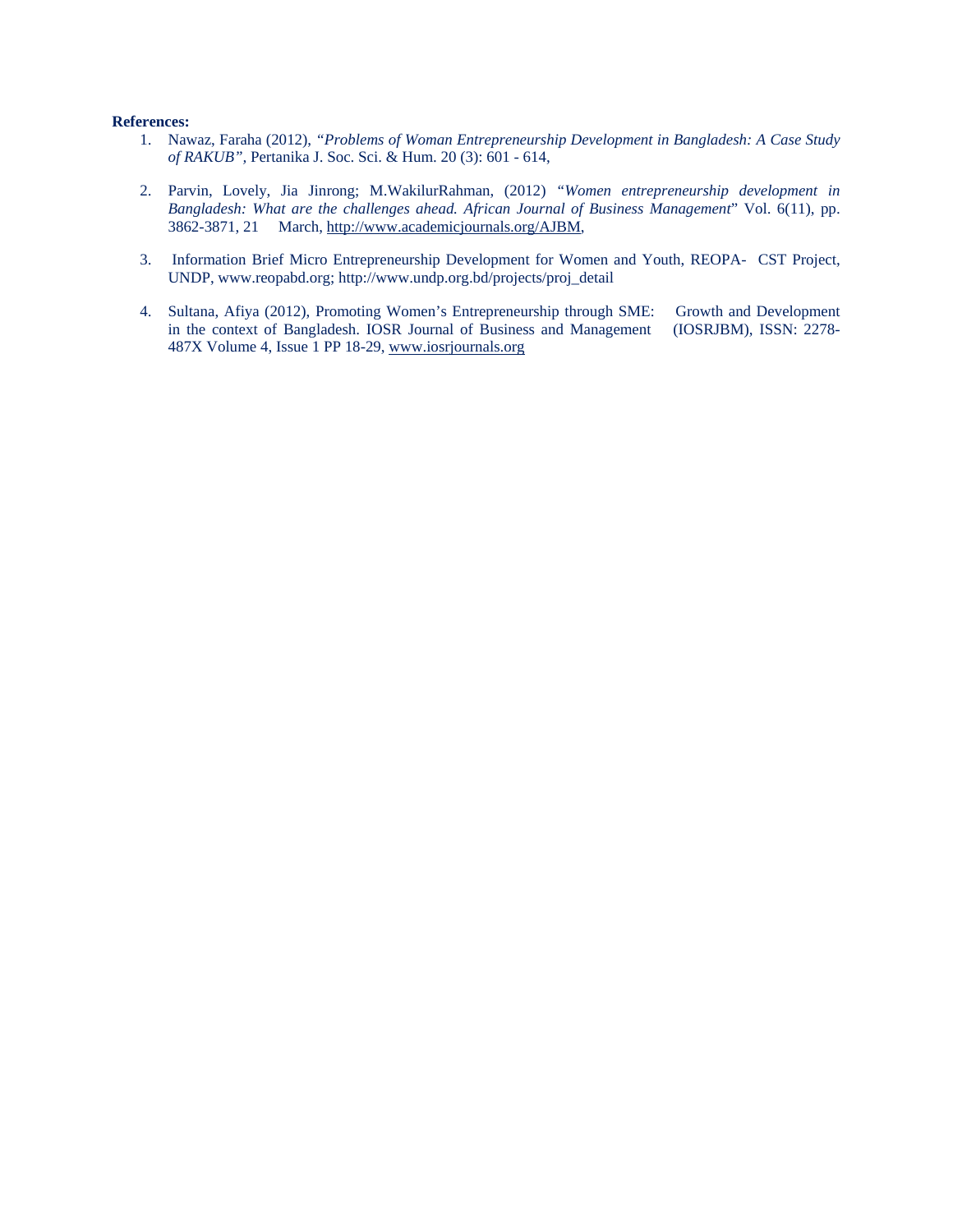| Categories of Bank            |                                                                              |          |                          |                          |             | <b>Number of Officials According to Bank</b>         |                          |                          | Total    |
|-------------------------------|------------------------------------------------------------------------------|----------|--------------------------|--------------------------|-------------|------------------------------------------------------|--------------------------|--------------------------|----------|
| <b>Officials</b>              | Janata                                                                       | Sonali   | Agrani                   | <b>RAKU</b><br>B         | <b>BDBL</b> | <b>BASIC</b>                                         |                          | <b>BKB</b>               |          |
| Manager                       | 02                                                                           | ۰        | ٠                        | 01                       | ٠           | ۰                                                    | $\overline{\phantom{a}}$ |                          | 03       |
| <b>Assistant Manager</b>      | 02                                                                           | -        | -                        |                          | -           | ۳                                                    |                          |                          | 02       |
| <b>Executive Officer</b>      | 02                                                                           | ۰        | ۰                        |                          | ٠           | ۰                                                    |                          |                          | 02       |
| <b>AGM</b>                    | ÷                                                                            | $\Omega$ | 02                       | ۰                        | ÷.          | $\Omega$                                             |                          | $\overline{\phantom{a}}$ | 04       |
| Senior Principal Officer      | ۰                                                                            | ۰        | 05                       | 02                       | ٠           | ۰                                                    |                          | ٠                        | 07       |
| <b>Deputy General Manager</b> | ÷                                                                            |          | $\overline{\phantom{a}}$ | $\overline{\phantom{a}}$ | $\Omega$    | ۰                                                    |                          |                          | $\Omega$ |
| Total                         | 6                                                                            |          | $\mathbf{r}$             | 3                        |             |                                                      |                          |                          | 19       |
| Number of Beneficiaries       |                                                                              |          |                          |                          |             | <b>Number of beneficiaries according to Division</b> |                          |                          |          |
|                               | Rajshahi<br>Khulna<br><b>Dhaka</b><br>Chittagong<br><b>Barisal</b><br>Sylhet |          |                          |                          |             |                                                      |                          | Total                    |          |
|                               | 33                                                                           | 17       | 33                       | 32                       | 35          |                                                      | 32                       |                          | 182      |

## **Appendix-1: Respondents on the Basis of Location**

# **Appendix–2: Types of Financial Assistance Provided to Different Projects/Business by Different Banks**

| <b>Types of business/loans</b>  |        |        |        |        | <b>Number of Projects/Business by Different Banks</b> |             |              |            |                |
|---------------------------------|--------|--------|--------|--------|-------------------------------------------------------|-------------|--------------|------------|----------------|
|                                 | Janata | Sonali | Rupali | Agrani | <b>RAKUB</b>                                          | <b>BDBL</b> | <b>Basic</b> | <b>BKB</b> | <b>Total</b>   |
| <b>CC</b> Loan                  | 01     |        | 02     |        |                                                       | 02          |              |            | 05             |
| Service                         | 01     |        | 02     |        |                                                       |             |              |            | 0 <sub>3</sub> |
| <b>Beauty Parlour</b>           | 04     |        |        |        |                                                       |             |              |            | 04             |
| Tailoring                       | 02     | 01     |        |        |                                                       |             |              |            | 03             |
| <b>Butiks and Embroidery</b>    | 04     |        | 02     |        |                                                       | 01          |              |            | 07             |
| Hotel/Restaurant                | 02     |        |        |        |                                                       |             |              |            | 02             |
| <b>Studio</b>                   | 02     |        |        |        |                                                       |             |              |            | 02             |
| Clinic/Pathology                | 02     |        |        |        |                                                       |             |              |            | 02             |
| <b>Departmental Store</b>       | 02     |        |        |        |                                                       |             |              |            | 02             |
| <b>Shoe and Garments</b>        |        | 01     |        |        |                                                       | 01          |              |            | 02             |
| Dairy Farm                      |        | 01     | 02     |        | 03                                                    |             |              |            | 06             |
| <b>Several Business</b>         |        | 01     | 03     | 01     |                                                       | 01          |              |            | 05             |
| <b>Fisheries</b>                |        |        | 02     |        | 03                                                    |             |              |            | 05             |
| Poultry                         |        |        | 02     |        |                                                       | 01          |              |            | 03             |
| Handicrafts                     |        |        | 01     |        |                                                       |             |              |            | 01             |
| <b>Industrial Project</b>       |        |        | 01     | 01     | 01                                                    |             |              |            | 03             |
| <b>Student loan</b>             |        |        | 01     |        |                                                       |             |              |            | 01             |
| Socio-economic development      |        |        | 02     |        |                                                       |             |              |            | 02             |
| Agri Crop loan                  |        |        | 02     |        | 03                                                    |             |              |            | 05             |
| Housing loan                    |        |        | 01     |        |                                                       | 01          |              |            | 02             |
| Special Loan for WE             |        |        | 01     | 01     |                                                       |             |              |            | 02             |
| Solar Electricity/ Bio Gas loan |        |        | 01     |        |                                                       |             |              |            | 01             |
| Total                           | 20     | 04     | 25     | 03     | 10                                                    | 07          |              |            | 69             |

 *Note: Cash Credit and SME loan*. *Source: BB-BARD Field Survey, 2013.*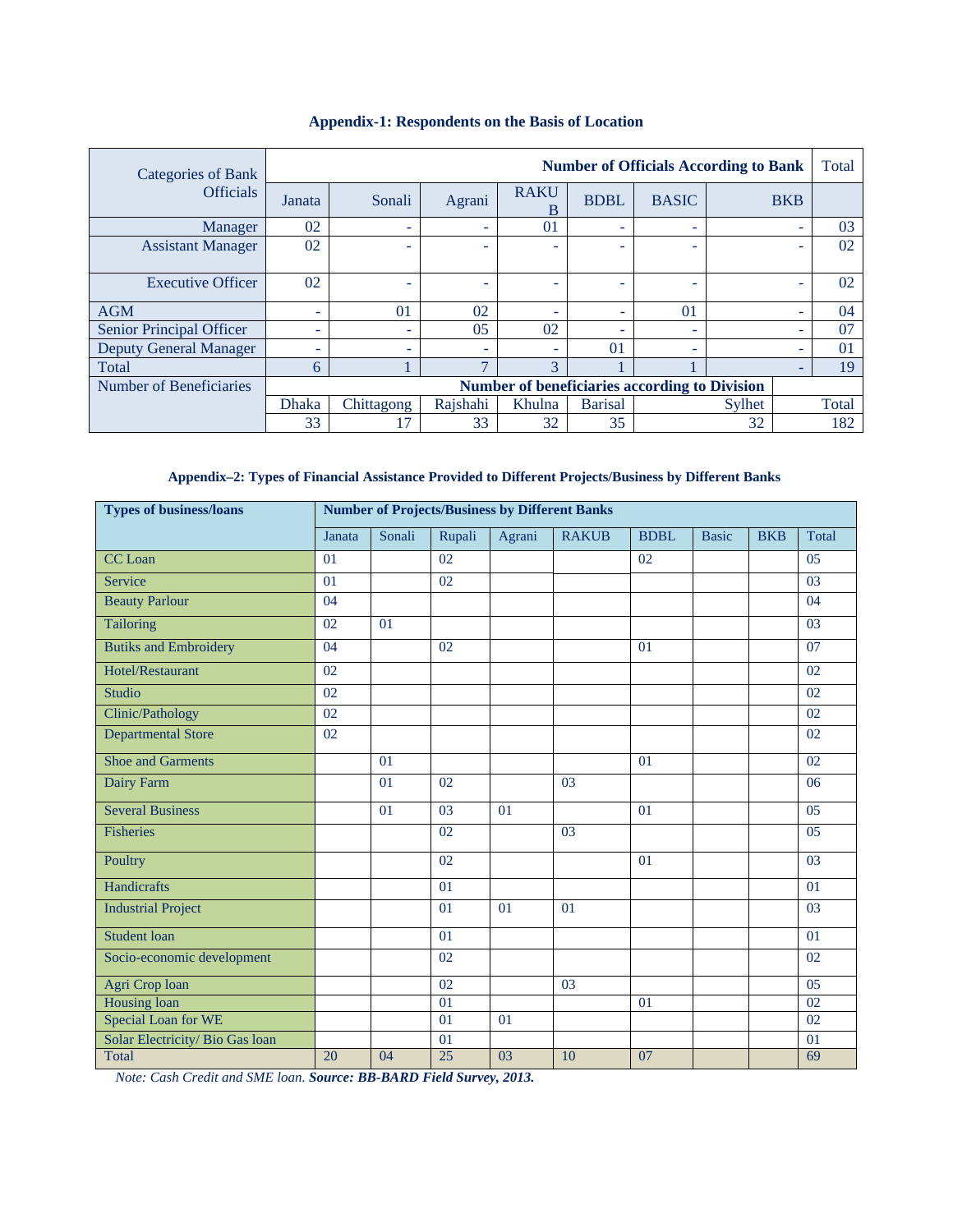| <b>Name of the Divisions</b>      | <b>Name of District</b>             | <b>Name of Upazila</b> | <b>Number of</b><br><b>Respondent</b> |
|-----------------------------------|-------------------------------------|------------------------|---------------------------------------|
| <b>Dhaka</b>                      | $Mymenshingh = 33$                  | Sadar = $32$           | 32                                    |
|                                   |                                     | $Trishall = 01$        | 01                                    |
| Chittagong                        | Comilla = $16$<br>B. Baria $= 01$   | Sadar                  | 15                                    |
|                                   |                                     | <b>Burichang</b>       | 01                                    |
|                                   |                                     | Nobinagar              | 01                                    |
| Rajshahi                          |                                     | Sadar                  | 06                                    |
|                                   | Sadar = $33$                        | Puthia                 | 09                                    |
|                                   |                                     | <b>Baghmara</b>        | 15                                    |
|                                   |                                     | <b>Boalia</b>          | 03                                    |
| Khulna                            | Sadar = $30$                        | Kaligonj Sadar         | 21                                    |
|                                   | Sathkhira = $01$<br>$Bagerhat = 01$ | Rupsha                 | 05                                    |
|                                   |                                     | Terokhada              | 05                                    |
|                                   |                                     | Rakirhat/Batiagata     | 01                                    |
| <b>Barisal</b>                    |                                     | Sadar                  | 34                                    |
|                                   | Barisal = $35$                      | Bakerganj              | 01                                    |
| <b>Sylhet</b>                     | Sylhet Sadar = $30$                 | Sadar                  | 30                                    |
|                                   | $Hobigonj = 02$                     | Nobiganj               | 02                                    |
| <b>Total Number of Respondent</b> |                                     |                        | 182                                   |

# **Appendix-3: Respondents on the Basis of Area/Divisions**

# **Appendix-4: Problems Related to Disbursement of Loan**

| <b>Name of Problems</b>                                    | <b>Name of Banks</b> |                |               |                          |                          |                |              |            |         |  |
|------------------------------------------------------------|----------------------|----------------|---------------|--------------------------|--------------------------|----------------|--------------|------------|---------|--|
|                                                            | <b>Janata</b>        | <b>Sonali</b>  | <b>Rupali</b> | <b>Agrani</b>            | <b>RAKUB</b>             | <b>BDBL</b>    | <b>Basic</b> | <b>BKB</b> | (%)     |  |
| Lack of good loan repayment<br>practices                   | 02                   | 01             | 02            |                          |                          |                |              |            | 05(10)  |  |
| Lack of regular<br>communication with Bank                 | 02                   |                | 02            |                          | L.                       |                |              |            | 04(10)  |  |
| Expected exemption of loan<br>repayment                    | 02                   |                |               |                          | 01                       |                |              |            | 03(06)  |  |
| Loan invested in other<br>purposes                         |                      |                | 02            | $\overline{\phantom{a}}$ | 02                       |                |              |            | 04(08)  |  |
| Sudden stop of business due<br>to loss increased           |                      | $\overline{a}$ | 03            | $\overline{a}$           | 0 <sub>3</sub>           | ÷,             |              | ÷          | 06(12)  |  |
| Management problem to run<br>the business                  |                      |                | 06            | 02                       | 0 <sub>1</sub>           | 0 <sub>1</sub> |              |            | 10(20)  |  |
| Lack of experience                                         |                      |                | 04            |                          | 0 <sub>3</sub>           | 0 <sub>1</sub> |              |            | 08(16)  |  |
| Unwillingness to receive loan                              | L,                   |                |               | 02                       | 01                       | ÷,             |              |            | 03(06)  |  |
| <b>Improper Selection of</b><br><b>Women Entrepreneurs</b> | ٠                    | $\equiv$       | ٠             | ÷.                       | $\overline{\phantom{a}}$ | 01             |              | ٠          | 01(02)  |  |
| Leaving the area of business<br>after receiving loan       |                      |                |               |                          | 02                       |                |              |            | 02(04)  |  |
| Lack of proper training                                    |                      |                |               |                          | 03                       |                |              |            | 03(06)  |  |
| <b>Total</b>                                               | 06                   | 01             | 19            | 04                       | 16                       | 03             |              |            | 49(100) |  |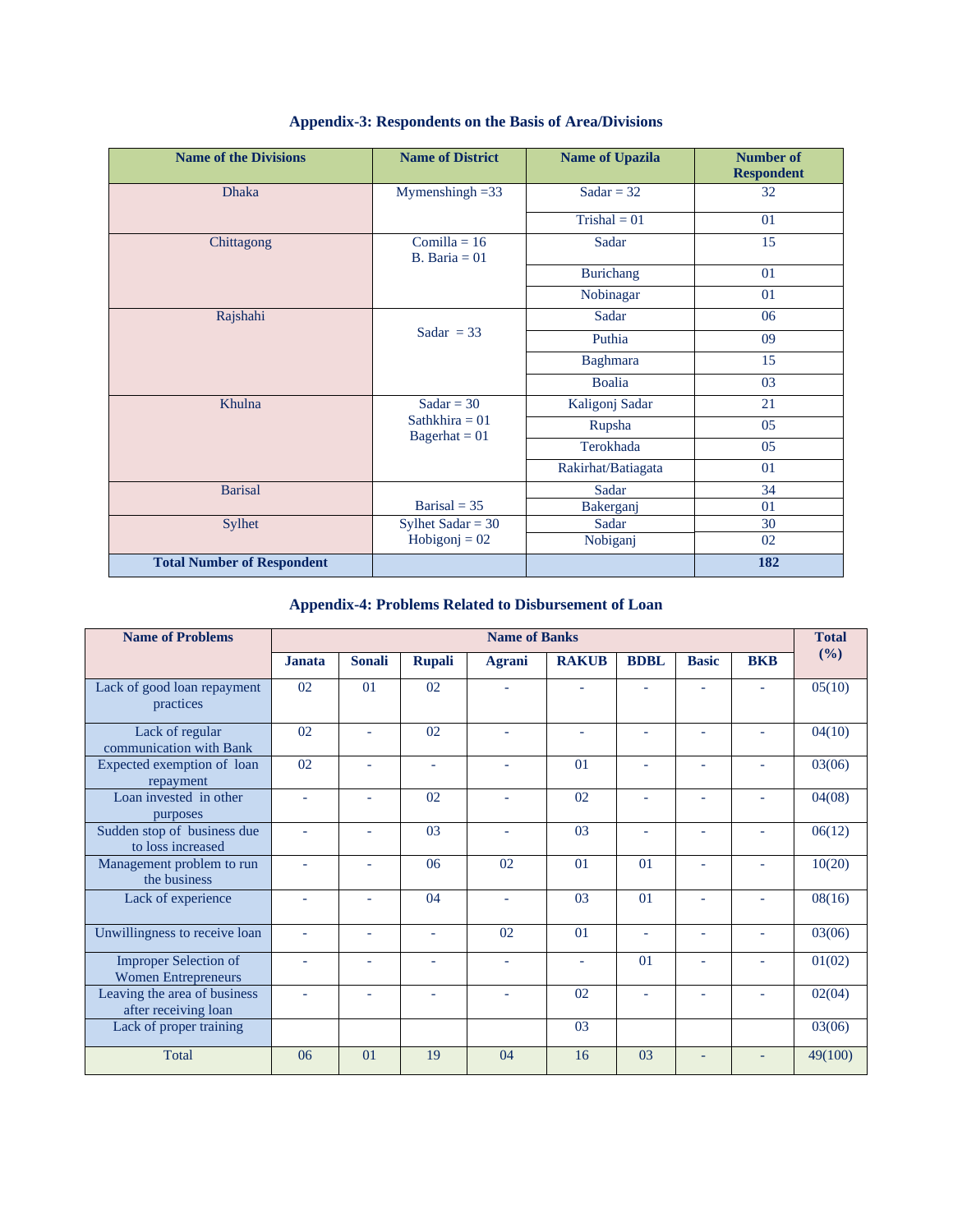## **Apendix-5: Division-wise Distribution of Respondents**

| <b>SINo</b> | <b>Name of Divisions</b> | <b>Number of Respondent</b> |
|-------------|--------------------------|-----------------------------|
| 01          | <b>Dhaka</b>             | 33                          |
| 02          | Chittagong               | 17                          |
| 03          | Rajshahi                 | 33                          |
| 04          | Khulna                   | 32                          |
| 05          | <b>Barisal</b>           | 35                          |
| 06          | Sylhet                   | 32                          |
| Total:      |                          | 182                         |

## **Apendix-6: Bank wise Distribution of Respondents**

| <b>Sl No</b> | <b>Name of Banks</b> | <b>Number of Respondents</b> |
|--------------|----------------------|------------------------------|
| 01           | Janata               | 22                           |
| 02           | Sonali               | 13                           |
| 03           | Rupali               | 29                           |
| 04           | Agrani               | 43                           |
| 05           | <b>RKB</b>           | 24                           |
| 06           | <b>BDBL</b>          | 10                           |
| 07           | <b>BASIC</b>         | 12                           |
| 08           | <b>BKB</b>           | 29                           |
| Total:       |                      | 182                          |

## **Apendix-7: Total Loan Received in 2012**

| <b>Janata</b> | Sonali       | <b>Rupali</b> | Agrani       | <b>RKB</b>  | <b>BDBL</b>  | <b>BASIC</b> | <b>BKB</b>   |
|---------------|--------------|---------------|--------------|-------------|--------------|--------------|--------------|
| 1,04,02,500   | Tk.44,50,000 | Tk.37,00,000  | Tk.41,91,000 | Tk.8,40,000 | Tk.81,00,000 | Tk.9.45.000  | Tk.17.77.000 |
| Tk. $(14)$    | (09)         | (09)          |              | (15)        | (09)         | (05)         | \ ∠ 1        |

*(N.B. Figures in the parenthesis indicate the number of loan borrowers)* 

## **Apendix-8: Status of Registration**

|       | <b>Nature</b>   | <b>Number of Respondent</b> |               |               |        |              |             |              |            | <b>Total</b>     |
|-------|-----------------|-----------------------------|---------------|---------------|--------|--------------|-------------|--------------|------------|------------------|
| Sl No | <b>Response</b> | <b>Janata</b>               | <b>Sonali</b> | <b>Rupali</b> | Agrani | <b>RAKUB</b> | <b>BDBL</b> | <b>Basic</b> | <b>BKB</b> | (9/0)            |
| 01    | Yes             | 12                          | 12            | 17            | 19     | -            | 05          | 02           | 18         | 85               |
| 02    | N <sub>0</sub>  | 10                          | 01            | 12            | 24     | 24           | 05          | 10           | $\perp$    | 97               |
| 03    | Total           | 22                          | 13            | 29            | 43     | 24           | 10          | 12           | 29         | 182<br>$(100\%)$ |

Source: Field Survey 2013

## **Apendix-9: Place of Registration**

| Sl No | Place/Organizatio<br>$\mathbf n$ | <b>Number of Respondent</b> |               |               |                          |                          |                |                          |            | <b>Total</b>    |
|-------|----------------------------------|-----------------------------|---------------|---------------|--------------------------|--------------------------|----------------|--------------------------|------------|-----------------|
|       |                                  | Janata                      | <b>Sonali</b> | <b>Rupali</b> | Agrani                   | <b>RAKUB</b>             | <b>BDBL</b>    | <b>Basic</b>             | <b>BKB</b> | (%)             |
| 01    | <b>City Corporation</b>          | 12                          | 10            | 08            | 19                       | $\overline{\phantom{a}}$ | 02             | 02                       | 18         | 71<br>(93%)     |
| 02    | Municipality                     |                             | 02            | $\Omega$      | $\overline{\phantom{a}}$ | -                        | 02             | $\overline{\phantom{a}}$ | -          | 05<br>(2%)      |
| 03    | <b>Union Parishad</b>            |                             | ۰             | 08            | $\overline{\phantom{a}}$ | ۰                        | 0 <sub>1</sub> |                          |            | 09<br>(5%)      |
| 06    | <b>Total</b>                     | 12                          | 12            | 17            | 19                       | -                        | 0 <sub>5</sub> | 02                       | 18         | 85<br>$(100\%)$ |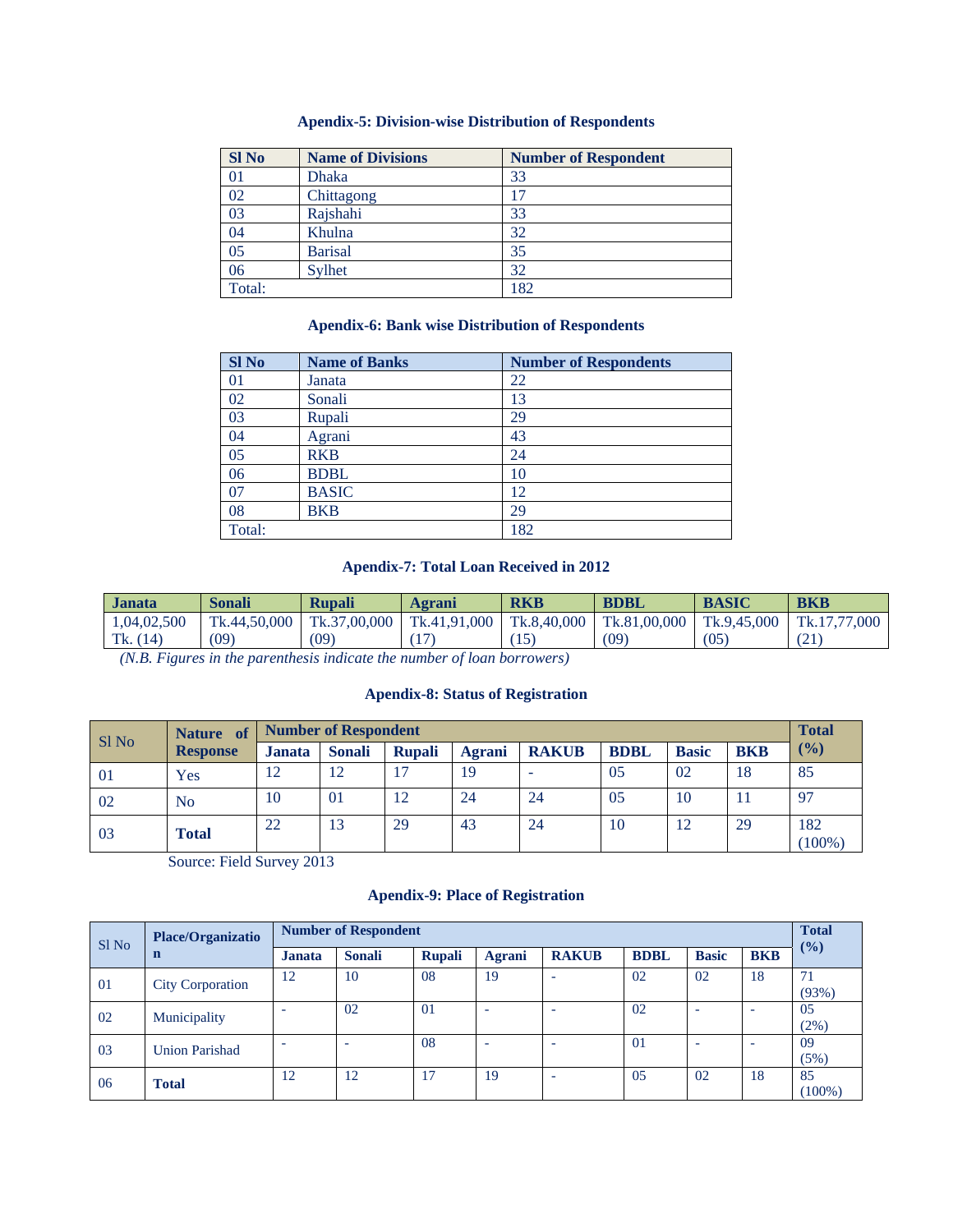| <b>Demand for loan</b>                          |                         |       | <b>Loan received</b>                            | <b>Number</b><br>of     |       |                    |  |
|-------------------------------------------------|-------------------------|-------|-------------------------------------------------|-------------------------|-------|--------------------|--|
| Proposed projects                               | Amount<br>(Tk. in Lakh) |       | Accepted projects                               | Amount<br>(Tk. in Lakh) |       | responses<br>(9/0) |  |
|                                                 | Highest<br>Lowest       |       |                                                 | Highest<br>Lowest       |       |                    |  |
| <b>Business</b>                                 | 0.50                    | 50.00 | <b>Business</b>                                 | 0.15                    | 20.00 | 66<br>(63)         |  |
| Milk cow rearing                                | 0.50                    | 4.00  | Milk cow rearing                                | 0.50                    | 1.50  | 22<br>(21)         |  |
| Poultry rearing                                 | 0.42                    | 5.00  | Poultry rearing                                 | 0.42                    | 5.00  | 03<br>(03)         |  |
| Tailoring/Sewing                                | 0.45                    | 3.00  | Tailoring/Sewing                                | 0.45                    | 3.00  | 05<br>(05)         |  |
| <b>Fish culture</b>                             | 30.00                   | 30.00 | Fish culture                                    | 0.50                    | 10.00 | 02<br>(02)         |  |
| Beauty parlour                                  | 1.00                    | 1.00  | Beauty parlour                                  | 0.49                    | 1.50  | 03<br>(03)         |  |
| Construction<br>of<br><b>Building/Repairing</b> | 0.75                    | 0.75  | Construction<br>of<br><b>Building/Repairing</b> | 0.75                    | 0.75  | 01<br>(01)         |  |
| Purchase<br>of<br><b>Transport</b>              | 0.70                    | 0.70  | <b>Purchase of Transport</b>                    | 0.70                    | 0.70  | 01<br>(01)         |  |
| Construction<br>of<br>house                     | 1.00                    | 1.00  | Construction of house                           | 1.00                    | 1.00  | 01<br>(01)         |  |
| <b>Average</b>                                  | 0.42                    | 50.00 | <b>Average</b>                                  | 0.75                    | 20.00 | 104<br>(100)       |  |

# **Appendix-10: Demand for Loan and amounts of Loan Received**

**Appendix-11: Work under the surveillance team of banks** 

| Work<br>the<br>done<br>$\mathbf{b}\mathbf{v}$                     |               | <b>Number of works by Banks</b> |                |                 |                          |             |                          |                          | <b>Total</b> |
|-------------------------------------------------------------------|---------------|---------------------------------|----------------|-----------------|--------------------------|-------------|--------------------------|--------------------------|--------------|
| <b>Surveillance Team</b>                                          | <b>Janata</b> | <b>Sonali</b>                   | <b>Rupali</b>  | <b>Agrani</b>   | <b>RAKU</b><br>B         | <b>BDBL</b> | <b>Basic</b>             | <b>BKB</b>               | (%)          |
| Monitoring<br>of<br>proper<br>utilization of loan                 | 03            | $\overline{\phantom{a}}$        | ٠              | 01              | $\overline{\phantom{a}}$ | 01          | $\overline{\phantom{a}}$ | $\overline{\phantom{a}}$ | 05<br>(19)   |
| Monitoring of<br>proper<br>realization of loan                    | 02            | 0 <sub>1</sub>                  | 05             |                 | $\overline{\phantom{a}}$ | 01          | $\overline{\phantom{a}}$ | ٠                        | 09<br>(35)   |
| with the<br>Communication<br>receiver<br>through<br>loan<br>phone |               | $\overline{\phantom{a}}$        | 04             | $\overline{01}$ | $\overline{\phantom{a}}$ | 01          | $\overline{\phantom{a}}$ | ۰                        | 06<br>(23)   |
| Visiting the business site of<br>the loan receiver                |               | ٠                               | 0 <sub>1</sub> | ۰               | $\overline{\phantom{a}}$ | 01          | $\overline{\phantom{a}}$ | ۰                        | 02<br>(08)   |
| Reviewing the terms of<br>loan properly                           |               | Ē.                              | 03             |                 | <b>1</b>                 |             | $\overline{\phantom{a}}$ | $\overline{\phantom{a}}$ | 03<br>(11)   |
| Ensuring the proper use of<br>loan                                |               | ÷.                              | 01             |                 | <b>1</b>                 |             |                          | ۰                        | 01<br>(04)   |
| Total                                                             | 05            | $\overline{01}$                 | 14             | 02              | <b>1</b>                 | 04          |                          | ٠                        | 26<br>(100)  |